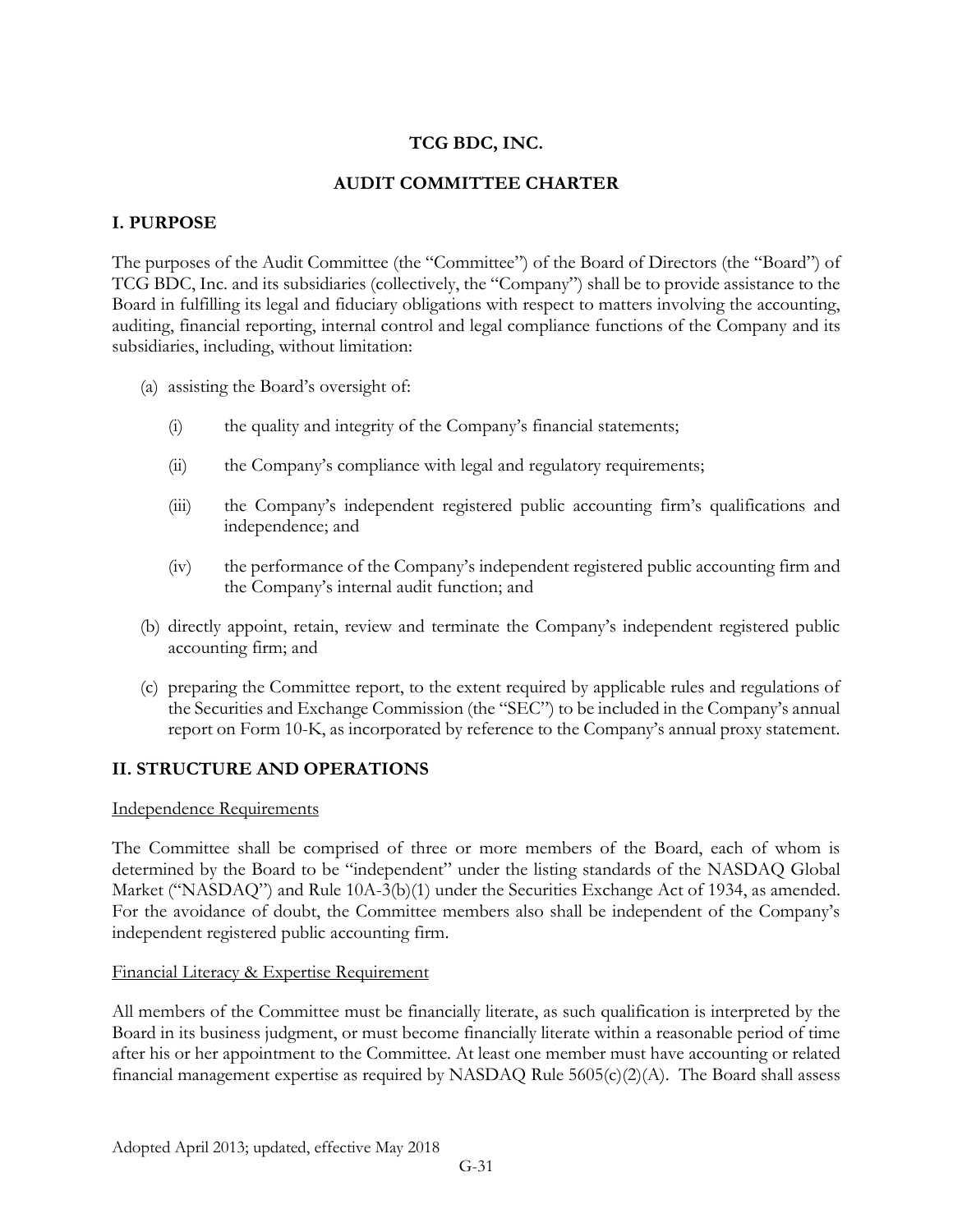whether any member is an "audit committee financial expert," as defined by the SEC pursuant to the Sarbanes-Oxley Act of 2002 (the "SOX Act").

## Limitation on Memberships of other Audit Committees

No member of the Committee may serve on the audit committee of more than two other public companies, unless the Board determines that such simultaneous service would not impair the ability of such member to effectively serve on the Committee. Any such determination must be disclosed in the Company's annual report on Form 10-K.

#### Limitation on Other Compensation

No member of the Committee shall receive compensation from the Company or any of its subsidiaries other than (i) director's fees for service as a director of the Company, including reasonable compensation for serving on the Committee and regular benefits that other directors receive, but only to the extent the directorship on the affiliate's board of directors and related compensation has been approved by the Board and (ii) a pension or similar compensation (including deferred compensation) for prior service with the Company, provided that such compensation is fixed and is not conditioned on continued or future service to the Company.

#### Appointment and Removal

The members of the Committee shall be appointed by the Board and shall serve until such member's successor is duly elected and qualified or until such member's earlier resignation or removal. The members of the Committee may be removed, with or without cause, by a majority vote of the Board.

#### Chairman

Unless a chairman of the Committee (the "Chairman") is elected by the full Board, the members of the Committee may designate a Chairman by the majority vote of the full Committee membership. The Chairman will chair all regular sessions of the Committee and set the agendas for Committee meetings.

#### Subcommittees

The Committee may form subcommittees for any purpose that the Committee deems appropriate and may delegate to such subcommittees such power and authority as the Committee deems appropriate.

#### **III. MEETINGS**

The Committee shall meet at least quarterly, or more frequently as circumstances dictate. As part of its goal to foster open communication, the Committee shall periodically meet separately with each of the following:

- (i) management;
- (ii) the person or persons responsible for the internal audit function for the Company, as it pertains to management's assessment of internal controls over financial reporting required by Section 404 of the SOX Act, which may include persons who are not employees of the

Adopted April 2013; updated, effective May 2018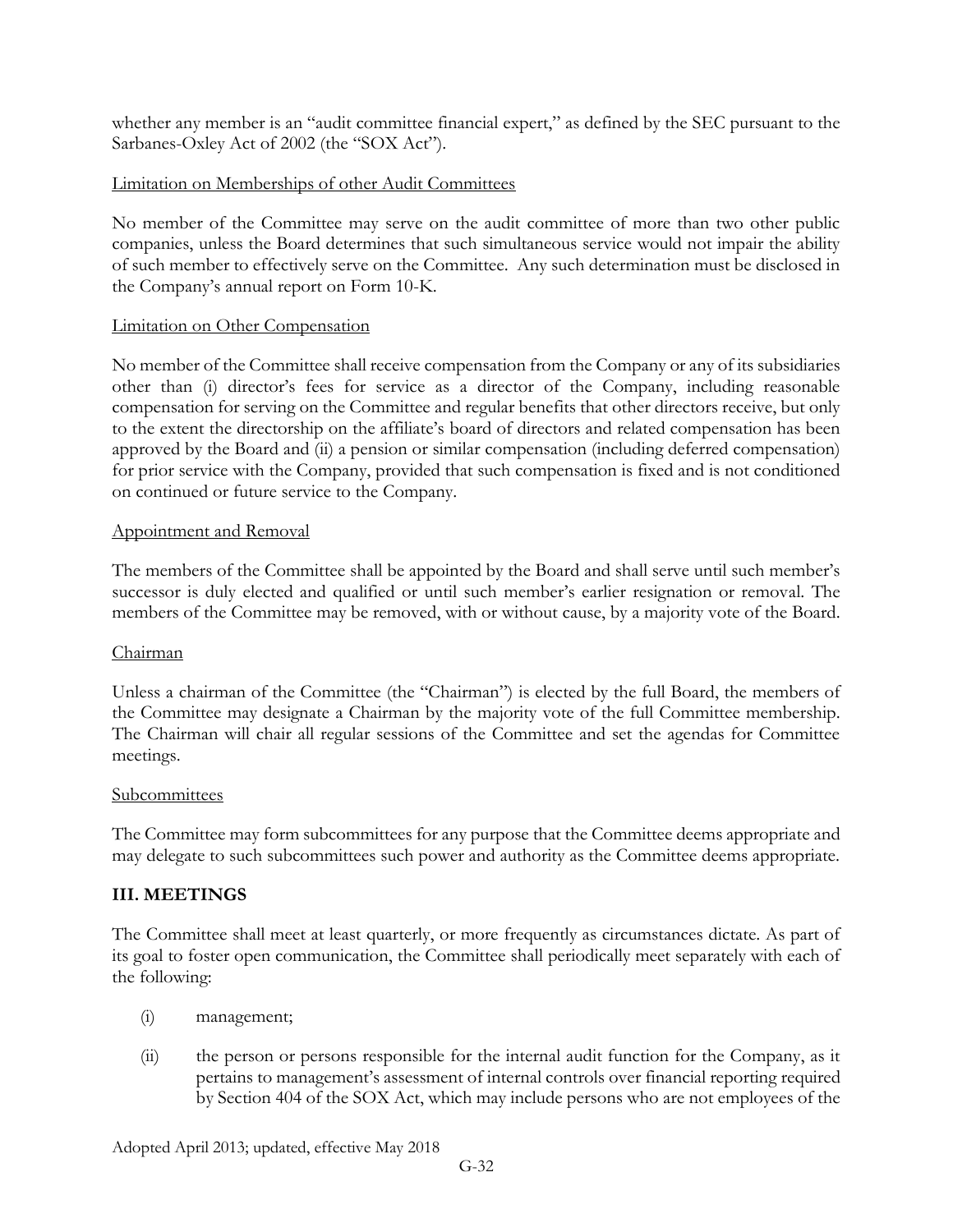Company but are performing such function on behalf of the Company (the "Internal Audit Group"); and

(iii) the Company's independent registered public accounting firm;

in each case, to discuss any matters that the Committee or any of these groups believe would be appropriate to discuss privately. In addition, the Committee should meet with the independent registered public accounting firm and management quarterly to review the Company's financial statements in a manner consistent with that outlined in Section IV of this Charter.

At all meetings of the Committee, a majority of the members shall constitute a quorum for the transaction of business and the act of a majority of Committee members at any meeting at which there is a quorum shall be an act of the Committee. Any matter that is put to a vote which results in a tie shall be decided by the Chairman of the Audit Committee. The Chairman or any member of the Committee may call meetings of the Committee. All meetings of the Committee may be held telephonically. In addition, the Committee may invite to its meetings, or communicate with, any director, officer or employee of the Company and such other persons as it deems appropriate in order to carry out its responsibilities. The Committee may also exclude from its meetings any persons it deems appropriate in order to carry out its responsibilities.

## **IV. RESPONSIBILITIES**

## **Overview**

The following functions shall be the common recurring activities of the Committee in carrying out its responsibilities outlined in Section I of this Charter. These functions should serve as a guide with the understanding that the Committee may carry out additional functions and adopt additional policies and procedures as may be appropriate in light of changing business, legislative, regulatory, legal or other conditions. These functions are the sole responsibility of the Committee and may not be allocated to a different committee, other than a sub-committee of the Committee. The Committee shall also carry out any other responsibilities delegated to it by the Board from time to time related to the purposes of the Committee outlined in Section I of this Charter.

## Review of Financial and Other Information

1. Review with management and the independent registered public accounting firm prior to public dissemination the Company's annual audited financial statements and quarterly financial statements, including the Company's disclosures under "Management's Discussion and Analysis of Financial Condition and Results of Operations," any comments or recommendations of the independent registered public accounting firm and any reports of the independent registered public accounting firm with respect to interim financial reviews as required by applicable auditing standards.

2. Discuss with the independent registered public accounting firm the matters required to be discussed by applicable standards of the Public Accounting Oversight Board and approved by the SEC from time to time, including any critical accounting matters.

3. Perform any functions required to be performed by it or otherwise appropriate under applicable law, rules or regulations or other directives of the Board, including review of any certification required to be reviewed in accordance with applicable law or regulations of the SEC by the Committee.

Adopted April 2013; updated, effective May 2018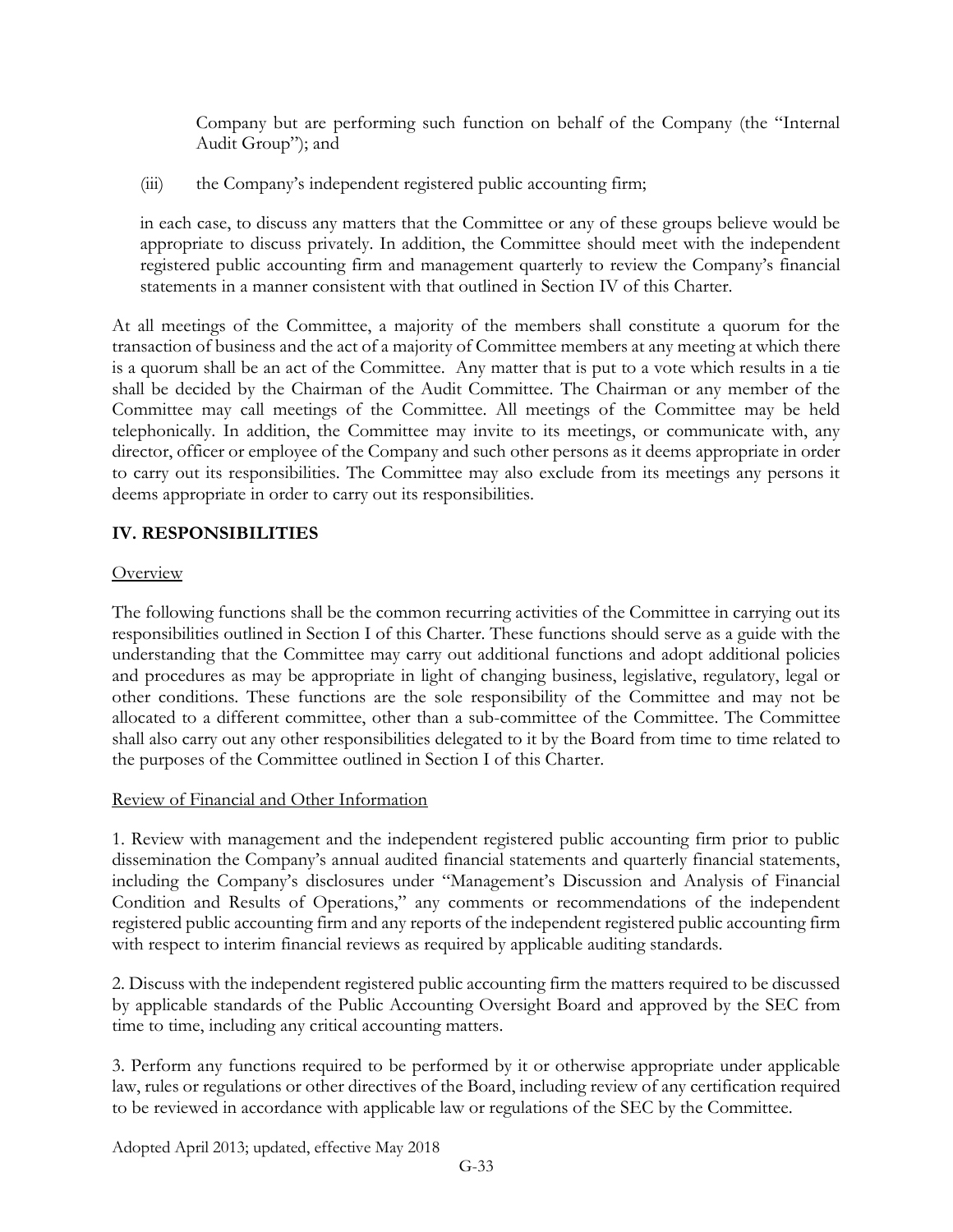4. Review the Company's disclosure controls and procedures and internal control over financial reporting. The review of internal control over financial reporting shall include whether there are any significant deficiencies and material weaknesses in the design or operation of internal control over financial reporting which are reasonably likely to affect the Company's ability to record, process, summarize and report financial information and any fraud involving management or other employees with a significant role in internal control over financial reporting.

5. Review and discuss with the independent registered public accounting firm a draft of the report of the independent registered public accounting firm.

## Independent Registered Public Accounting Firm

6. Directly appoint, retain, review and terminate the Company's independent registered public accounting firm and approve all audit engagement fees and terms.

7. Inform the Company's independent registered public accounting firm that such auditing firm shall report directly to the Committee.

8. Review and approve the scope and staffing of the independent registered public accounting firm's annual audit plans.

9. Review, at least annually, the qualifications, performance and independence of the independent registered public accounting firm including a review of the lead partner of the independent audit team and present its conclusions with respect to the independent registered public accounting firm to the full Board. In conducting its review and evaluation, the Committee should:

- (i) obtain and review a report by the Company's independent registered public accounting firm describing:
	- (a) the auditing firm's internal quality-control procedures;
	- (b) any material issues raised by the most recent internal quality-control review, or peer review, of the auditing firm, or by any inquiry or investigation by governmental or professional authorities, within the preceding five years, respecting one or more independent audits carried out by the auditing firm, and any steps taken to deal with any such issues; and
	- (c) all relationships between the independent registered public accounting firm and the Company in order to assess the independent registered public accounting firm's objectivity or independence;
- (ii) actively engage in a dialogue with the independent registered public accounting firm with respect to any disclosed relationships or services that may impact the objectivity and independence of the independent registered public accounting firm;
- (iii) obtain and review a report by the Company's independent registered public accounting firm describing how all auditing personnel are rotated in accordance with, and to the extent required by, applicable laws and regulations;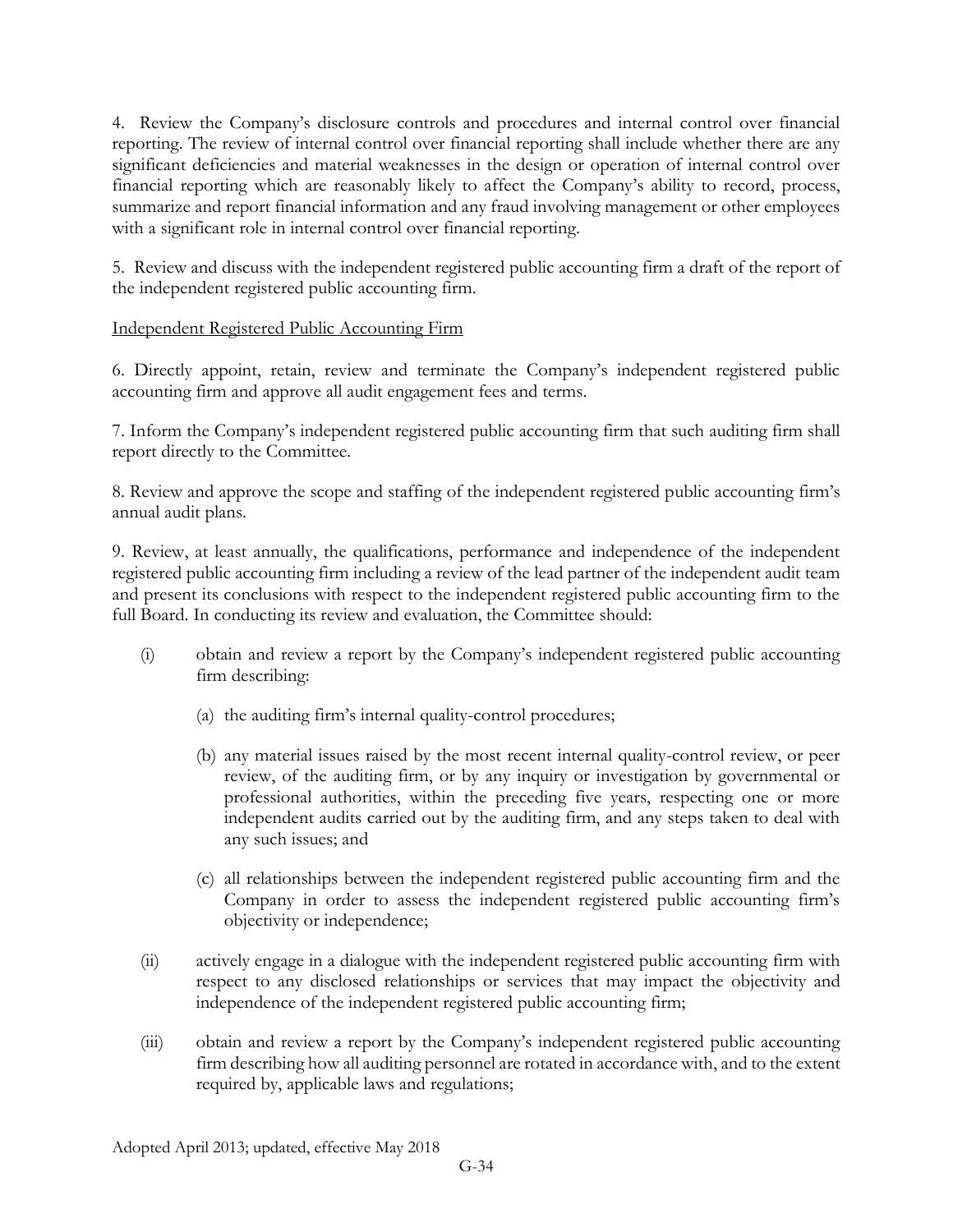- (iv) confirm with the independent registered public accounting firm that the audit partners do not earn or receive any compensation based on selling engagements to the Company to provide any services to the extent such compensation would compromise the independence of the accountant or auditor under the rules promulgated by the SEC; and
- (v) take into account the opinions of management and the Internal Audit Group.

10. Oversee the work of the Company's independent registered public accounting firm, including the resolution of any disagreement between management and the auditors regarding financial reporting, for the purpose of preparing or issuing an audit report or related work.

## Pre-Approval of Independent Registered Public Accounting Firm Engagements

11. Approve in advance any audit or non-audit engagement or relationship between the Company, its investment adviser, its administrator or any entity controlling, controlled by, or under common control with such investment adviser or administrator that provides ongoing services to the Company, if the engagement relates directly to the operations and financial reporting of the Company and the independent registered public accounting firm, other than "prohibited non-auditing services," as determined from time to time by the SEC, the Public Company Accounting Oversight Board or NASDAQ through regulation or listing requirements.

The Committee may:

- (i) pre-approve audit and non-audit services based on policies and procedures adopted by the Committee (Annex A), provided:
	- (a) the policies and procedures are detailed as to the particular service;
	- (b) the Committee is informed of each service on a timely basis;
	- (c) such policies and procedures do not include delegation of the Committee's responsibilities to management; and
	- (d) to the extent required by applicable rules and regulations of the SEC, such policies and procedures are disclosed in the Company's annual report or proxy statement; and/or
- (ii) delegate to one or more of its members the authority to approve in advance all audit or non-audit services to be provided by the independent registered public accounting firm so long as decisions made by such member are presented to the full Committee at the immediately subsequent scheduled meeting.

Notwithstanding the foregoing, pre-approval is not necessary for minor non-audit services if:

(i) the aggregate amount of all such non-audit services provided to the Company constitutes not more than five percent of the total amount of revenues paid by the Company to its independent registered public accounting firm during the fiscal year in which the nonaudit services are provided;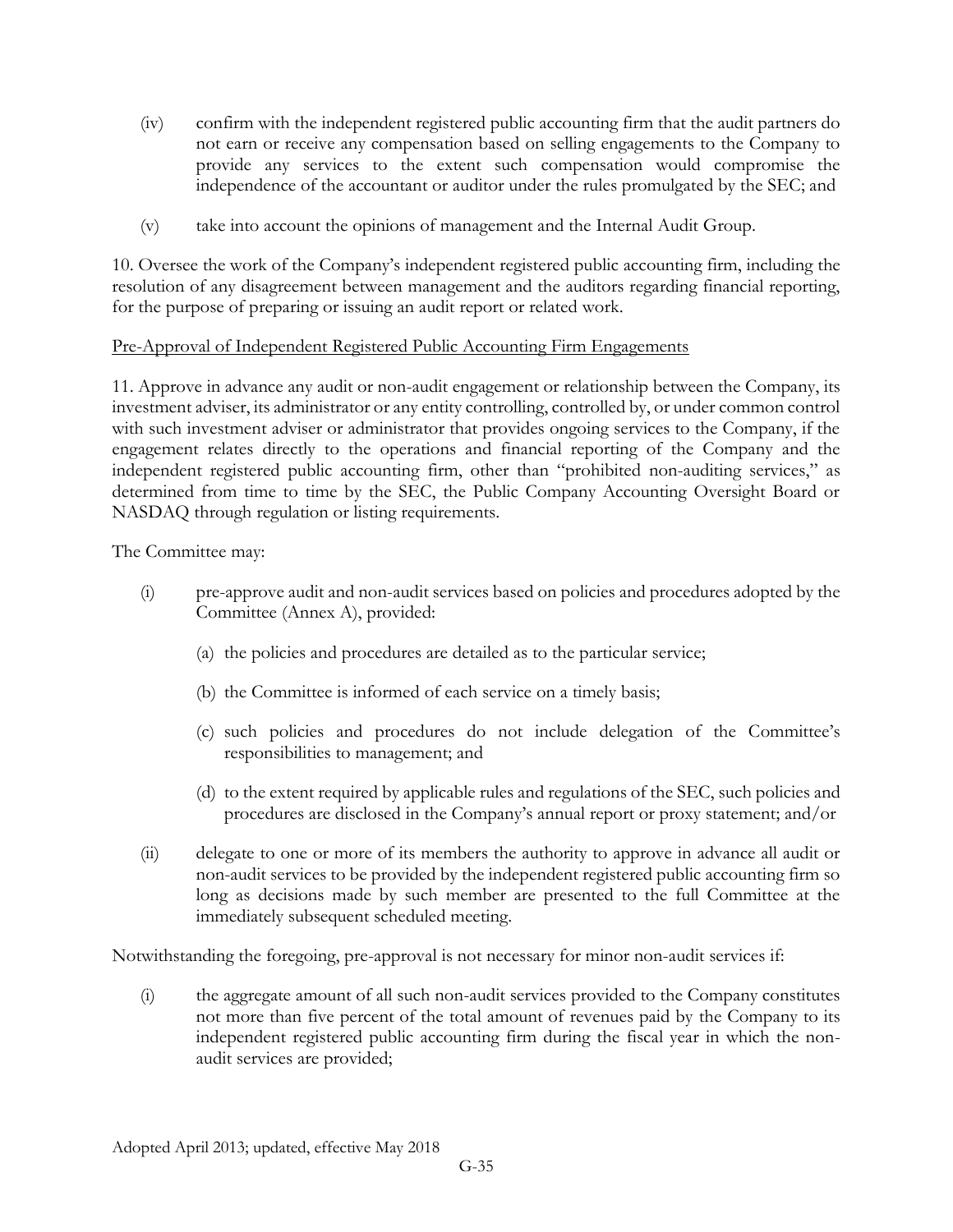- (ii) such services were not recognized by the Company at the time of the engagement to be non-audit services; and
- (iii) such services are promptly brought to the attention of the Committee and approved prior to the completion of the audit by the Committee or by one or more members of the Committee to whom authority to grant such approvals has been delegated by the Committee.
- (iv) separate disclosure of the services retroactively approved under this exception is made in accordance with the proxy disclosure rules.

## Financial Reporting Process

12. In consultation with the independent registered public accounting firm, management and the Internal Auditor Group (as it pertains to management's assessment of internal controls over financial reporting required by Section 404 of the SOX Act), review the integrity of the Company's financial reporting processes, both internal and external. In that connection, the Committee shall, prior to the filing by the Company of its annual report and at such other times that the Committee deems appropriate, obtain and discuss with management and the independent registered public accounting firm reports from management and the independent registered public accounting firm regarding:

- (i) all critical accounting policies and practices to be used by the Company;
- (ii) analyses prepared by management and/or the independent registered public accounting firm setting forth significant financial reporting issues and judgments made in connection with the preparation of the financial statements, including all alternative treatments of financial information within generally accepted accounting principles related to material items that have been discussed with management, the ramifications of the use of the alternative disclosures and treatments, and the treatment preferred by the independent registered public accounting firm;
- (iii) major issues regarding accounting principles and financial statement presentations, including any significant changes in the Company's selection or application of accounting principles;
- (iv) major issues as to the adequacy of the Company's internal controls and any specific audit steps adopted in light of any material control deficiencies; and
- (v) any other material written communications between the independent registered public accounting firm and the Company's management.

13. Review periodically the effect of regulatory and accounting initiatives, as well as off-balance sheet structures, on the financial statements of the Company.

14. Review with the independent registered public accounting firm any audit problems or other difficulties encountered by the independent registered public accounting firm in the course of the audit process, including any restrictions on the scope of the independent registered public accounting firm's activities or on access to requested information, and any significant disagreements with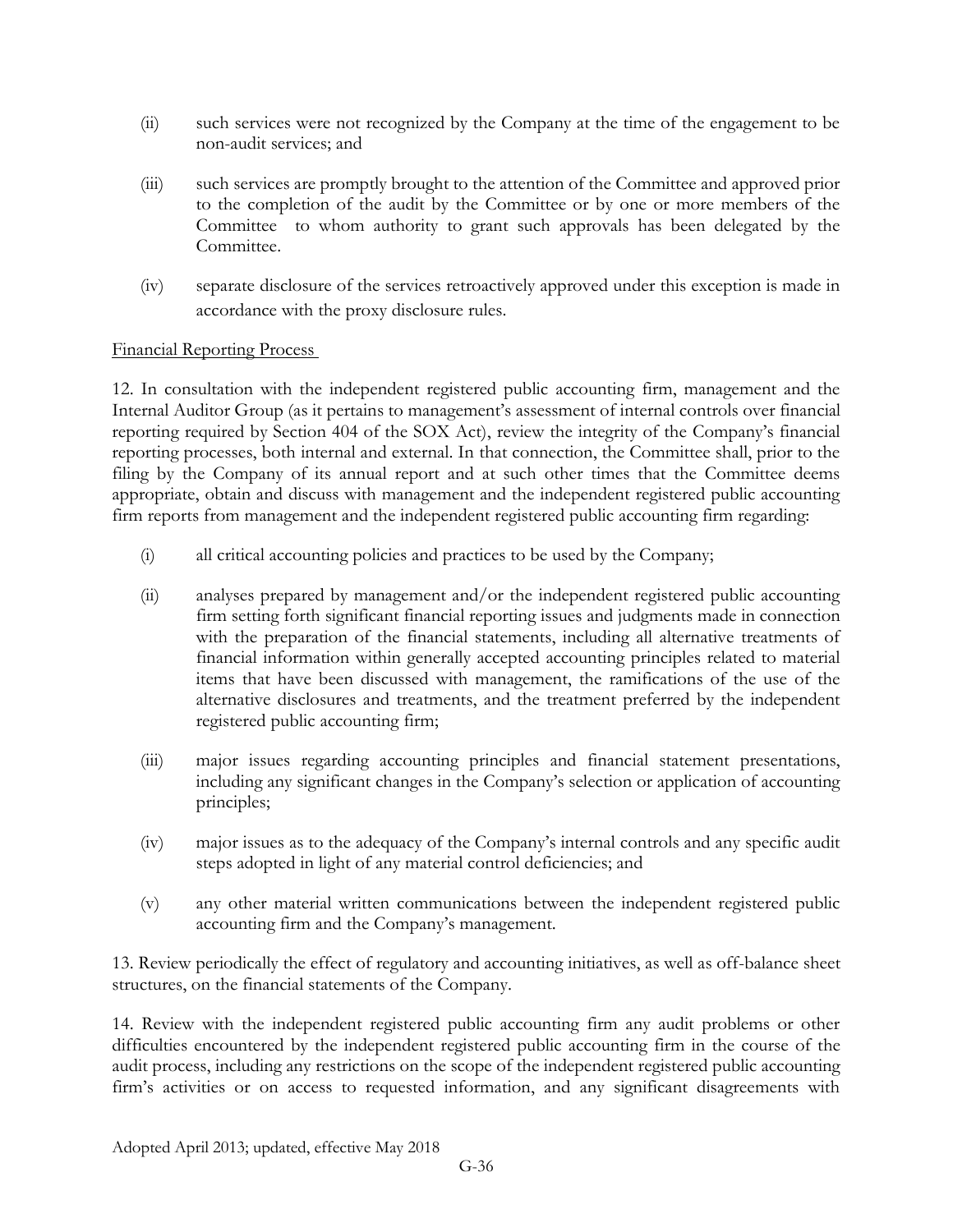management and management's responses to such matters. Without excluding other possibilities, the Committee may wish to review with the independent registered public accounting firm:

- (i) any accounting adjustments that were noted or proposed by the independent registered public accounting firm but were "passed" (as immaterial or otherwise);
- (ii) any communications between the audit team and the audit firm's national office respecting auditing or accounting issues presented by the engagement; and
- (iii) any "management" or "internal control" letter issued, or proposed to be issued, by the independent registered public accounting firm to the Company.

15. Discuss with management and the independent registered public accounting firm any correspondence with regulators or governmental agencies and any published reports which raise material issues regarding the Company's financial statements or accounting policies.

## Valuation

16. Whereas the Board is responsible for determining the fair value of the Company's assets, on a quarterly basis, in accordance with the terms of FASB Accounting Standards Codification Topic 820, *Fair Value Measurement* ("ASC 820"), the Board has determined that the Committee should review and discuss the preliminary valuation of each portfolio company or investment being initially valued by the Company, to make a recommendation to the Board regarding the valuation of each portfolio company or investment assigned by the Company pursuant to the Company's Valuation Policy, and to perform any other such role as the Board may from time to time deem necessary or appropriate and in the Company's best interests.

#### Internal Audit Group

17. The head of the Internal Audit Group will have a direct reporting line to the Committee to communicate any findings or concerns relative to management's assessment of internal controls over financial reporting required by Section 404 of the SOX Act, or other management activities, financial reporting risks, or found discrepancies.

18. At least annually, the Audit Committee shall evaluate the performance, responsibilities, budget and staffing of the Internal Audit Group and review the internal audit plan as it pertains to management's assessment of internal controls over financial reporting required by Section 404 of the SOX Act.

#### **Compliance**

19. At least annually, review with management, the Chief Financial Officer, Treasurer and Chief Compliance Officer, the Company's compliance programs, including the Code of Ethics for Principal Executive and Senior Financial Officers and the TCG BDC, Inc. Whistleblower Policy.

20. Discuss with the General Counsel legal matters that may have a material impact on the Company's financial statements or compliance policies.

21. Review findings of regulatory agencies' examination.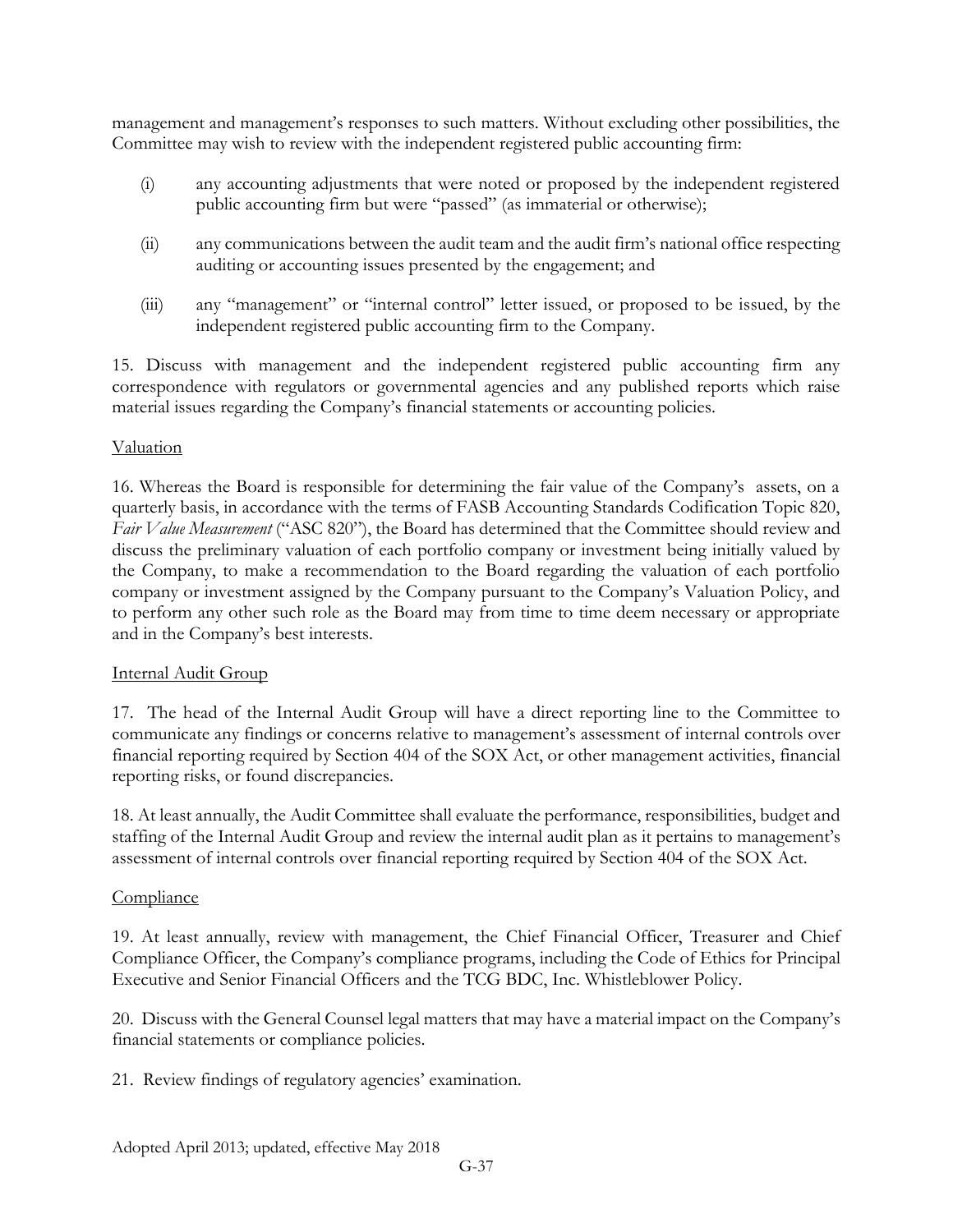222. Review all transactions with related persons (as defined in Item 404 of Regulation S-K of the SEC) that are brought to the Committee's attention, unless such transactions are separately approved by a majority of the Company's independent directors.

## General

23. While the Company has no employees and does not anticipate hiring any employees, to the extent that it ever does hire employees, it will set clear hiring policies for employees and former employees of the independent registered public accounting firm. At a minimum, these policies must prohibit:

- (i) the hiring of members of the Company's audit engagement team in a position at the Company which would cause the auditing firm to no longer qualify as independent under the rules promulgated by the SEC; and
- (ii) the hiring of any employee or former employee of the Company's independent registered public accounting firm or any firm providing the Company with internal auditing services, including management's assessment of internal controls over financial reporting required by Section 404 of the SOX Act, without the prior approval of the Committee.

24. Review with management and the independent registered public accounting firm the areas of material risk to the operations and financial results of the Company, including major financial risks and exposures and the Company's guidelines and policies with respect to risk assessment and risk management.

25. Establish procedures for the receipt, retention and treatment of complaints received by the Company regarding accounting, internal accounting controls, or auditing matters and for the confidential, anonymous submission by officers of the Company or employees of service provider affiliates of concerns regarding questionable accounting or auditing matters.

## Preparation of Reports

26. Prepare all Committee reports, to the extent required by applicable rules and regulations of the SEC to be included in the Company's annual report on Form 10-K, as incorporated by reference to the Company's annual proxy statement, pursuant to and in accordance with such rules and regulations.

27. Report regularly to the Board of Directors:

- (i) with respect to any issues that arise with respect to the quality or integrity of the Company's financial statements, the Company's compliance with legal or regulatory requirements, the qualification, the performance and independence of the Company's independent registered public accounting firm or the performance of the Internal Audit Group;
- (ii) with respect to such other matters as are relevant to the Committee's discharge of its responsibilities; and
- (iii) with respect to such recommendations as the Committee may deem appropriate.

The report to the Board may be written or take the form of an oral report by the Chairman or any other member of the Committee designated by the Committee to make such report.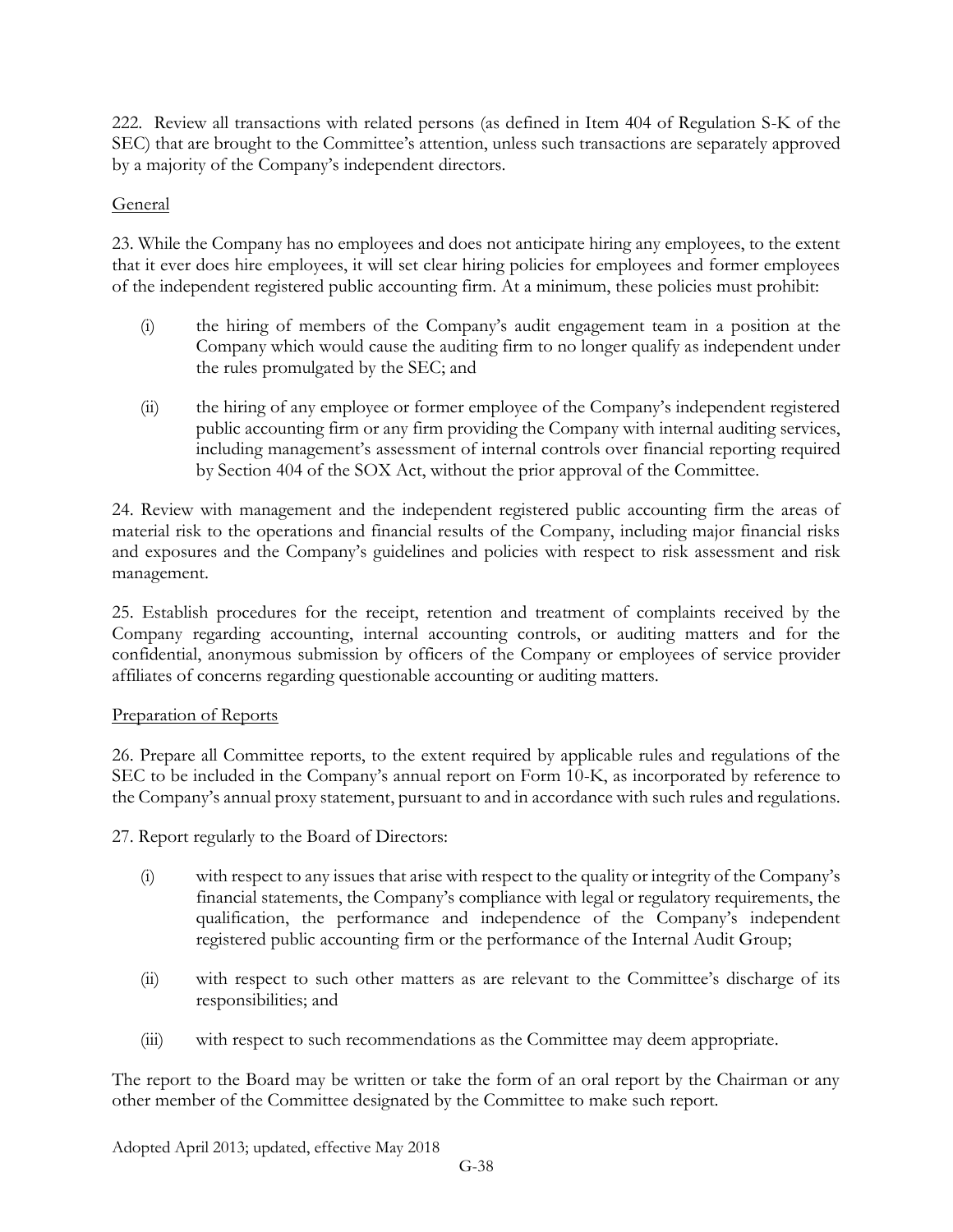28. Maintain minutes or other records of meetings and activities of the Committee.

# Outside Advisors and Funding

The Committee, in discharging its oversight role, is empowered to study or investigate any matter of interest or concern that the Committee deems appropriate. In this regard, the Committee shall have the authority to retain independent legal, accounting or other advisors as it reasonably deems necessary to carry out its duties, including the authority to approve the fees payable to such advisors and any other terms of retention. The Committee shall be provided with funds necessary to engage independent advisors and to fund its ordinary administrative expenses that are necessary or appropriate to carry out its duties, in each case, as determined by the Committee in its sole discretion.

## Access

The Committee, in discharging its oversight role, shall be given full access to all of the following:

- (i) all persons included in the management's assessment of internal controls over financial reporting required by Section 404 of the SOX Act,
- (ii) the Board;
- (iii) all officers of the Company and employees of its affiliated service providers; and
- (iv) the independent registered public accounting firm;

in each case, as necessary, to carry out these responsibilities.

# **V. ANNUAL PERFORMANCE EVALUATION**

The Committee shall perform a review and evaluation, at least annually, of the performance of the Committee and its members, including by reviewing the compliance of the Committee with this Charter. In addition, the Committee shall review and reassess, at least annually, the adequacy of this Charter and recommend to the Board any improvements to this Charter that the Committee considers necessary or valuable. The Committee shall conduct such evaluations and reviews in such manner as it deems appropriate.

# **VI. LIMITATION OF RESPONSIBILITY**

Management is responsible for the preparation, presentation and integrity of the Company's financial statements and for maintaining appropriate accounting and financial reporting principles and policies and internal controls and procedures designed to assure compliance with accounting standards and applicable laws and regulations. The independent registered public accounting firm are responsible for planning and carrying out a proper audit and reviews, including audits of the Company's annual financial statements, reviews of the quarterly financial statements prior to the filing of each quarterly report on Form 10-Q, and other procedures.

In fulfilling their responsibilities hereunder, it is recognized that the members of the Committee are not employees of the Company and are not, and do not represent themselves to be, accountants or auditors by profession or experts in the fields of accounting or auditing, including in respect of auditor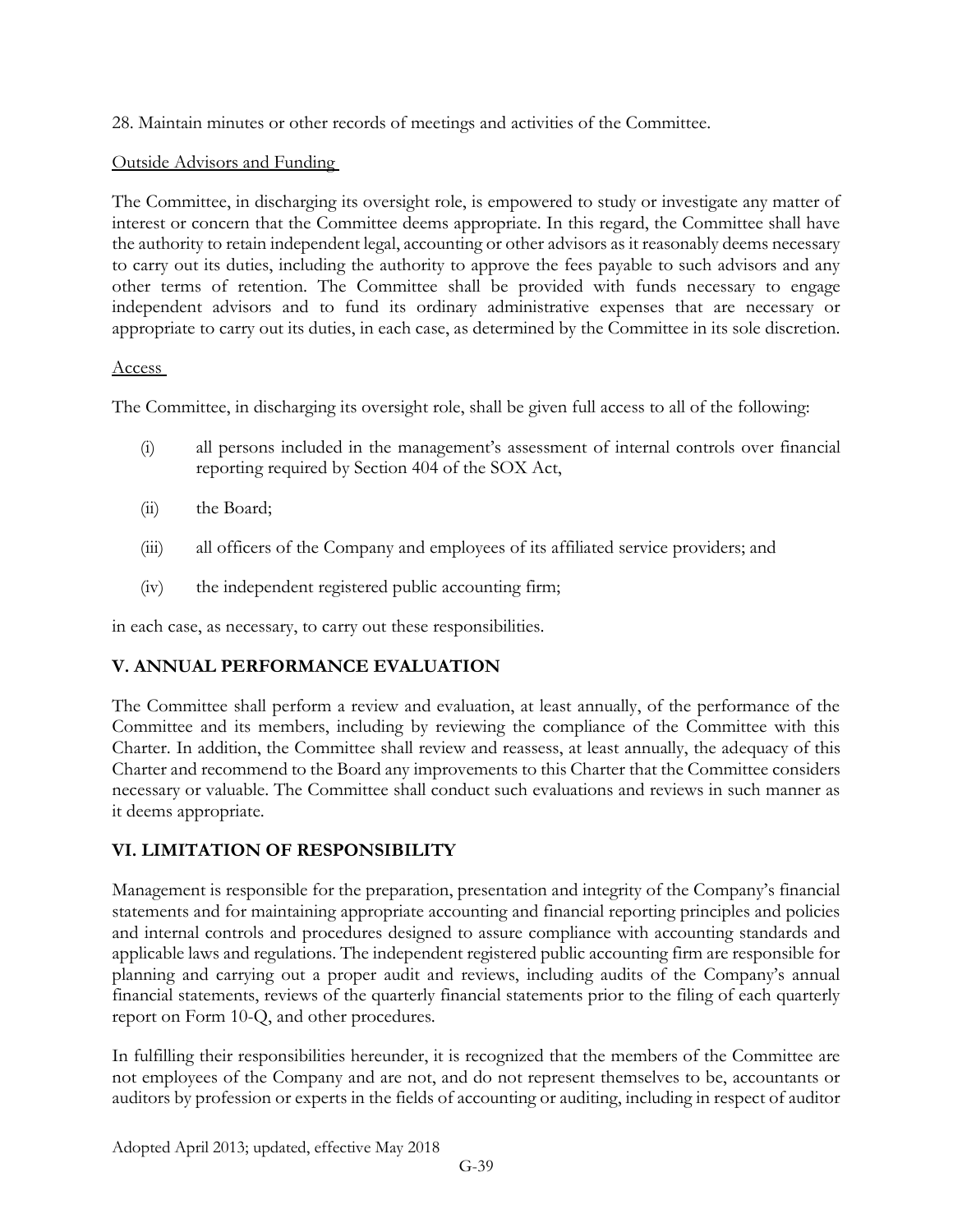independence. Therefore, it is not the duty or responsibility of the Committee to conduct "field work" or other types of auditing or accounting reviews or procedures or to set audit or independence standards, and each member of the Committee shall be entitled to rely on:

- (i) the integrity and skill of those persons and organizations within and outside the Company from which it receives information; and
- (ii) the accuracy of the financial and other information provided by such persons or organizations absent actual knowledge to the contrary (which shall be promptly reported to the Board of Directors).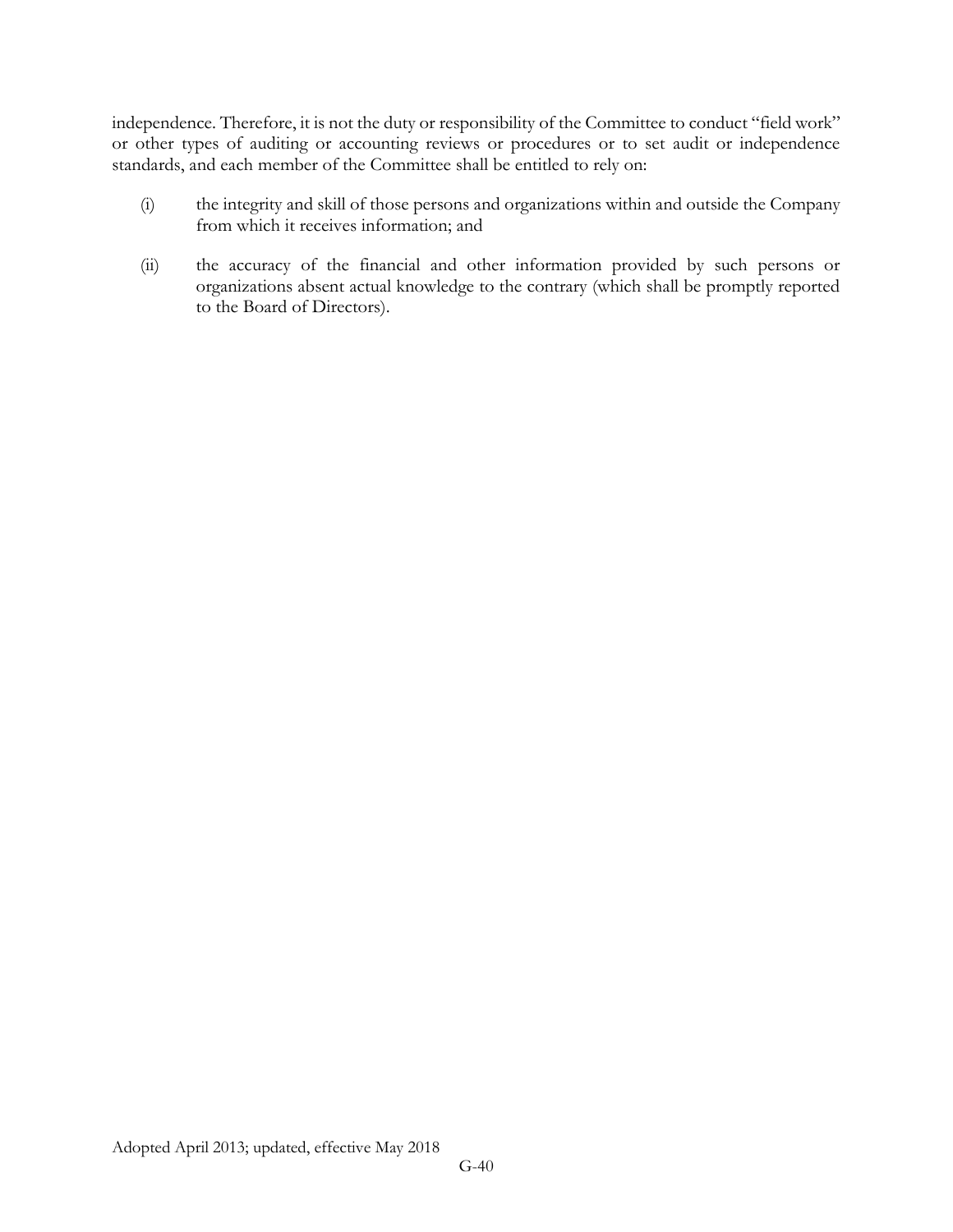## **TCG BDC, INC. TCG BDC II, INC. TCG BDC III, INC.**

### **AUDIT COMMITTEE PRE-APPROVAL POLICY**

#### **I. STATEMENT OF PRINCIPLES**

It is the responsibility of each respective Audit Committee (the "Audit Committee") of the Boards of Directors of TCG BDC, Inc., TCG BDC II, Inc. and TCG BDC III, Inc. (each, a "Company" and collectively, the "Companies") to pre-approve the audit and non-audit services to be provided by the independent registered public accounting firm ("audit firm") of each respective Company and its subsidiaries (collectively, the "Companies") its investment adviser, its administrator or any entity controlling, controlled by, or under common control with such investment adviser or administrator ("Adviser/Administrator Affiliate") that provides ongoing services to each Company, if the engagement relates directly to the operations and financial reporting of each Company to ensure that the provision of such services does not impair the audit firm's independence. Unless a service to be provided by the audit firm falls within a pre-approved type of service listed in the appendices to this policy, specific pre-approval by the Audit Committee will be required. Any proposed services falling within a pre-approved type of service but exceeding pre-approved fee levels for that type of service will also require specific pre-approval by the Audit Committee. For the avoidance of any doubt, any services provided by the audit firm to portfolio companies of each Company-sponsored investment funds are not subject to pre-approval by the Audit Committee. These services are approved by portfolio company management. In order to preserve the particular independent audit firm's independence with respect to each Company and its entire portfolio, these services are subject to separate independence-monitoring policies and procedures by the independent audit firms of the respective portfolio companies.

Appendices A through E to this policy describe the audit, audit-related, tax and all other services that have been pre-approved by the Audit Committee. The term of any general pre-approval is annual, unless the Audit Committee considers a different period and states otherwise. The Audit Committee may revise the list of general pre-approved services from time to time.

For both general and specific pre-approval, the Audit Committee will consider whether the proposed services are consistent with the rules of the Securities and Exchange Commission (the "SEC") and Public Company Accounting Oversight Board (the "PCAOB") on auditor independence. The Audit Committee will also consider whether the audit firm is best positioned and qualified to provide the most effective and efficient service, and whether the service would enhance each Company's ability to manage or control risk or improve audit quality, or would otherwise be beneficial to the Companies. The Audit Committee will also consider the relationship between fees from audit and non-audit services in deciding whether to pre-approve any such services. All such factors will be considered as a whole, and no one factor should necessarily be determinative.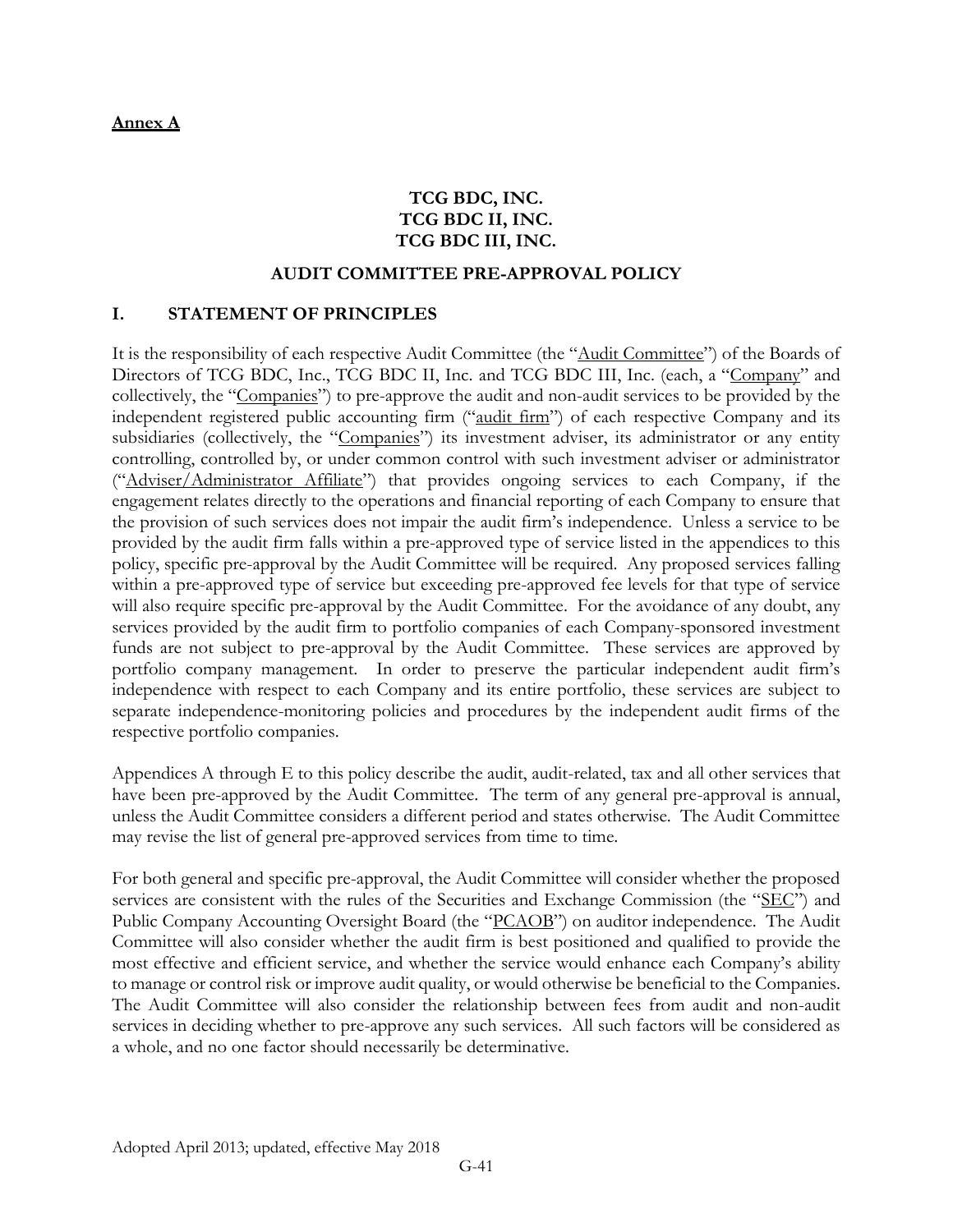Any inadvertent violation of this Pre-Approval Policy shall, to the extent permitted by SEC rules, not be deemed to impair the audit firm's independence if (a) the inadvertent violation is promptly brought to the attention of the Audit Committee and the audit firm, and (b) the inadvertent violation is promptly addressed by the Audit Committee and the audit firm. Such inadvertent violations shall include such services that are "otherwise permissible services" but are only in violation of the policy because such services inadvertently exceeded the predetermined amounts previously approved by the Audit Committee or were not specifically detailed in the appendices. If an independence issue arises, the Audit Committee may request that the auditor propose solutions to be approved by the Audit Committee, including but not limited to terminating or voiding engagements and fee arrangements, and the auditor will endeavor to implement the proposals approved by the Audit Committee to preserve independence.

Pursuant to Section 301 of the Sarbanes-Oxley Act of 2002 and Rule 10A-3(b)(3) under the Securities Exchange Act of 1934, as amended, the Audit Committee must establish procedures for: the receipt, retention, and treatment of complaints received by the listed issuer of concerns regarding accounting, internal accounting controls, or auditing matters; and the confidential, anonymous submission by employees of the listed issuer of concerns regarding questionable accounting or auditing matters. In the case of TCG BDC, Inc., to address this requirement, the Audit Committee has established the Whistleblower Policy as set out in Appendix F to this policy. In the case of TCG BDC II, Inc. and TCG BDC III, Inc., to address this requirement, the Audit Committee has established the Supplemental Whistleblower Report Procedures as set out in Appendix G to this policy.

# **II. DELEGATION**

The Audit Committee delegates pre-approval authority to its chairperson (the "Chairperson") and may delegate pre-approval authority to one or more of its other members. The Chairperson and any other member or members to whom such authority is delegated will report any pre-approval decisions to the Audit Committee at its next scheduled meeting. The Audit Committee may not delegate to management its authority and responsibility to pre-approve services to be provided by each Company's audit firm.

# **III. AUDIT SERVICES**

The engagement terms, conditions, and fees for the audit of each Company's annual financial statements and review of each Company's quarterly financial statements, as well as attestation services regarding the effectiveness of each Company's internal control over financial reporting, will be subject to the specific pre-approval of the Audit Committee. The Audit Committee will also specifically preapprove any necessary changes in such terms, conditions or fees resulting from changes in audit scope, Company structure or other matters.

The Audit Committee may grant either general or specific pre-approval for any other audit services, which are those services that only the audit firm reasonably can provide, such as comfort letters, attest services, consents and assistance with and review of documents filed with the SEC, accounting consultations in support of each Company's audit, and any services performed to fulfill the audit firm's responsibility under generally accepted auditing standards and the standards of the PCAOB.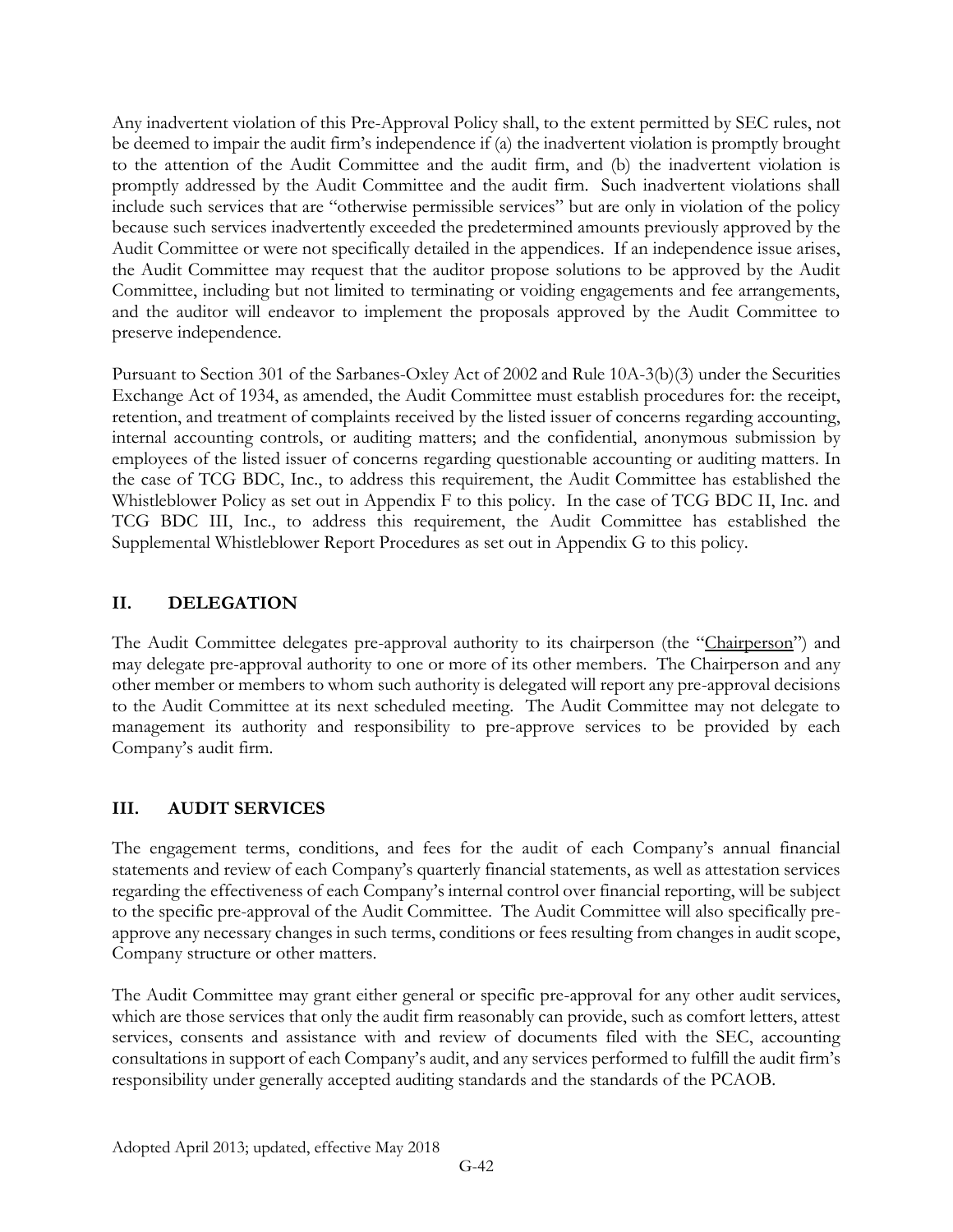The Audit Committee has pre-approved the audit services listed in Appendix A hereto. All other audit services not listed in Appendix A must be specifically pre-approved by the Audit Committee.

# **IV. AUDIT-RELATED SERVICES**

Audit-related services are assurance and related services (other than the audit services referred to in Section III above) that are reasonably related to the performance of the audit or review of each Company's financial statements. Audit-related services may include, among other things consultations related to accounting, financial reporting and/or disclosure matters not classified as "audit services;" advice in connection with the understanding and implementing new accounting and financial reporting guidance from rulemaking authorities; agreed‐upon or expanded audit procedures relating to accounting, credit facility compliance and reporting and/or billing records required to respond to or comply with financial, accounting or regulatory reporting matters; advice in connection with internal control reporting requirements under Form 10-Q or Form 10-K; and reviewing and providing consents on filings containing each Company's financial statements.

The Audit Committee believes that the provision of audit-related services does not impair the independence of the audit firm, and has pre-approved the audit-related services listed in Appendix B hereto. All other audit-related services not listed in Appendix B must be specifically pre-approved by the Audit Committee.

# **V. TAX SERVICES**

The Audit Committee believes that the audit firm can provide tax services to each Company such as tax compliance, tax planning and tax advice without impairing the audit firm's independence. Tax compliance generally involves preparation of original and amended tax returns, claims for refund and tax payment-planning services. Tax planning and tax advice encompass a diverse range of services, including assistance with tax audits and appeals, tax advice related to mergers, acquisitions and investments (in debt or equity), and requests for rulings or technical advice from taxing authorities. The Audit Committee, however, will not permit the retention of the audit firm in connection with a transaction initially recommended by the audit firm, which is not supported in the Internal Revenue Code and related regulations.

The Audit Committee has pre-approved the tax services listed in Appendix C hereto. All tax services not listed in Appendix C must be specifically pre-approved by the Audit Committee. Tax services provided to any executive of the Companies who meets the definition of being in a financial reporting and oversight role (i.e., any individual in a role in which that person is in a position to or does exercise influence over the financial statements or anyone who prepares them), in his or her individual capacity, cannot be provided by the respective Company's audit firm.

In accordance with PCAOB Rule 3524, *Audit Committee Pre-Approval of Certain Tax Services*, the audit firm will provide to the Audit Committee at regularly scheduled meetings a description of tax engagements, the related fee structures and, if applicable, other required information for tax services which have been engaged since the last Audit Committee meeting.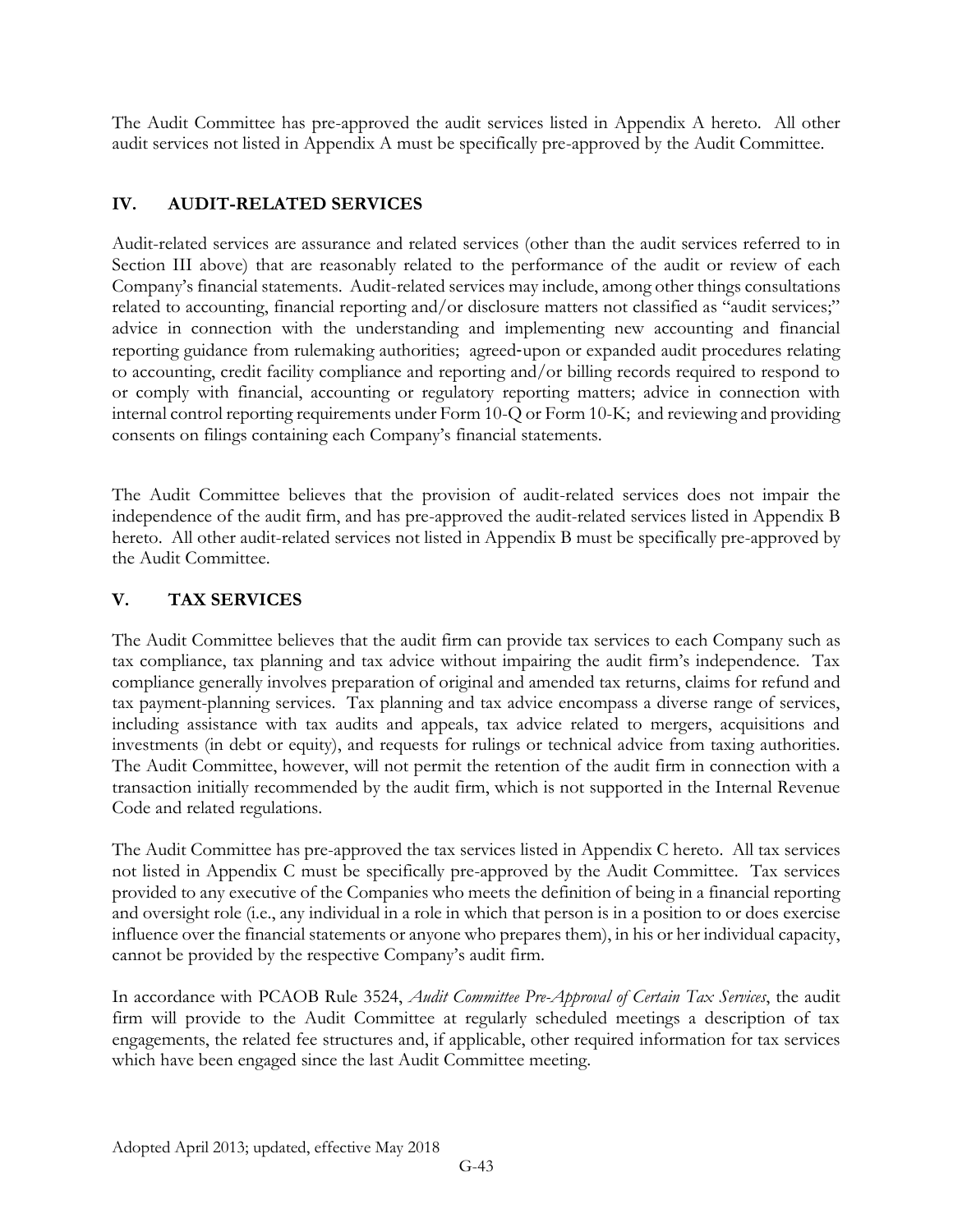## **VI. ALL OTHER SERVICES**

The Audit Committee may grant pre-approval to those permissible non-audit services classified as "other" services that it believes are routine and recurring services, and would not impair the independence of the audit firm. In determining whether to grant pre-approval of any such other nonaudit service, the Audit Committee will consider the four basic guidelines set forth in the Preliminary Note to Rule 2-01 of Regulation S-X:

- whether the service creates a mutual or conflicting interest between the audit firm and the respective Company;
- whether the service places the audit firm in the position of auditing its own work;
- whether the service results in the audit firm acting as management or an associate of the respective Company; and
- whether the service places the audit firm in a position of being an advocate for the respective Company.

The Audit Committee has pre-approved the other services listed in Appendix D hereto. Permissible "other" services not listed in Appendix D must be specifically pre-approved by the Audit Committee.

## **VII. PROHIBITED NON-AUDIT SERVICES**

The Audit Committee will not grant approval for any services prohibited by applicable law or by any rule or regulation of any regulatory body or self-regulatory body applicable to each Company or its respective Adviser/Administrator Affiliates. A list of the SEC's prohibited non-audit services is attached to this policy as Appendix E. The SEC's rules and relevant guidance should be consulted to determine the precise definitions of these services and the applicability of exceptions to certain of the prohibitions.

## **VIII. PRE-APPROVAL FEE LEVELS**

Pre-approval fee levels for all services to be provided by the audit firm will be established periodically by the Audit Committee. Any proposed services exceeding these levels will require specific preapproval by the Audit Committee.

No fee arrangements will be of a contingent nature as they are prohibited under Securities and Exchange Commission rules related to the audit firm's independence.

## **IX. SUPPORT**

With respect to each proposed pre-approved service, the audit firm will provide back-up support, which will be provided to the Audit Committee, regarding the specific services to be provided.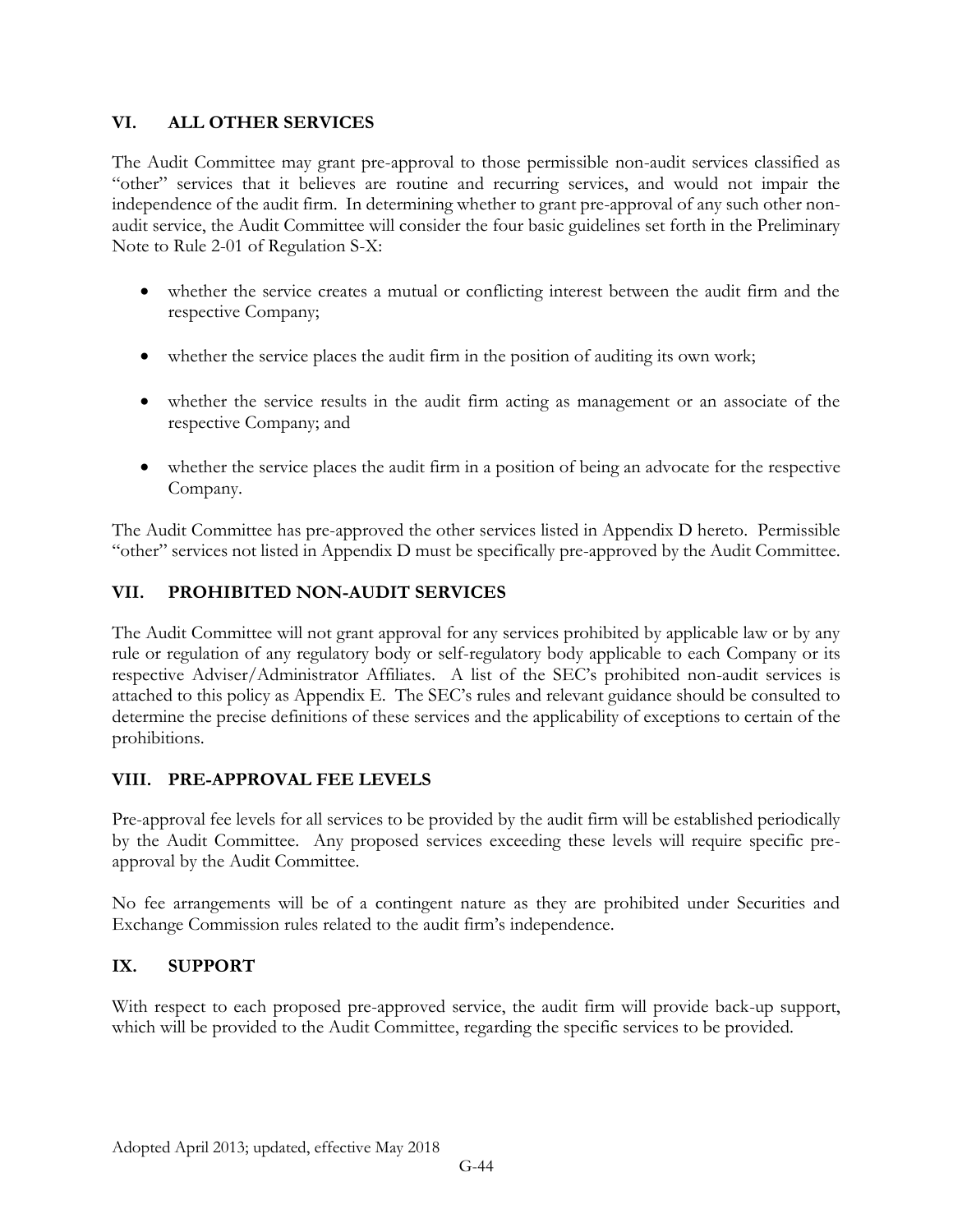## **X. PROCEDURES**

Each Company's chief financial officer (the "CFO") and/or Treasurer, or their respective designees, will develop a monitoring process whereby all audit firm services to each Company that do not require specific approval by the Audit Committee will be considered by the CFO and/or Treasurer to assure that such services and fees are included within the list of services and fees that have received the general pre-approval of the Audit Committee as set forth in Appendices A through E hereto. The Audit Committee will be informed on a timely basis of any such services rendered by the audit firm and the related fees.

Requests or applications to provide services that require specific approval by the Audit Committee (i.e., services not previously pre-approved or have fee levels that exceed the established thresholds) will be submitted orally or in writing, detailed at the appropriate level as to each particular service, to the Chairperson (or other authorized member of the Audit Committee) by the CFO and/or Treasurer (or their respective designees), including whether, in the view of the CFO and/or Treasurer and the audit firm, the request or application is consistent with the SEC's and PCAOB's rules on auditor independence. Any decision by the Chairperson (or other authorized member of the Audit Committee) shall be reported to the Audit Committee at the next regularly scheduled meeting following such decision.

The CFO and/or Treasurer will immediately report to the Chairperson (or other authorized member of the Audit Committee) any breach of this policy that comes to the attention of the CFO, Treasurer or any member of management.

# **XI. DE MINIMIS EXCEPTION**

Although this Pre-Approval Policy is to pre-approve all audit and non-audit services, the Sarbanes-Oxley Act of 2002 provides for *de minimis* exceptions for permissible non-audit services. Accordingly, in the event that the independent auditor is inadvertently engaged by other than the Audit Committee for a non-audit service, such engagement will not be a violation of this Pre-Approval Policy if: (1) any and all such services do not aggregate to more than five percent (5%) of total revenues paid by the respective Company to the independent auditor in the fiscal year when services are provided, (2) the services were not recognized as non-audit services at the time of the engagement, (3) the services are promptly brought to the attention of the Audit Committee and approved prior to the completion of the audit by the Audit Committee or one or more designated representatives, and (4) separate disclosure of the services retroactively approved under this exception is made in accordance with the proxy disclosure rules.

# **XI. OTHER MATTERS**

Any non-audit services provided by each Company's independent registered public accounting firm to any Adviser/Administrator Affiliates that do not relate directly to the operations and financial reporting of the Companies are not required to be pre-approved by the Audit Committee under applicable law. Such engagements shall be reported by the CFO and/or Treasurer to the Audit Committee at its next regularly scheduled meeting. The Audit Committee shall make a determination at least annually whether the provision of such services is compatible with maintaining independence of the independent public accounting firm.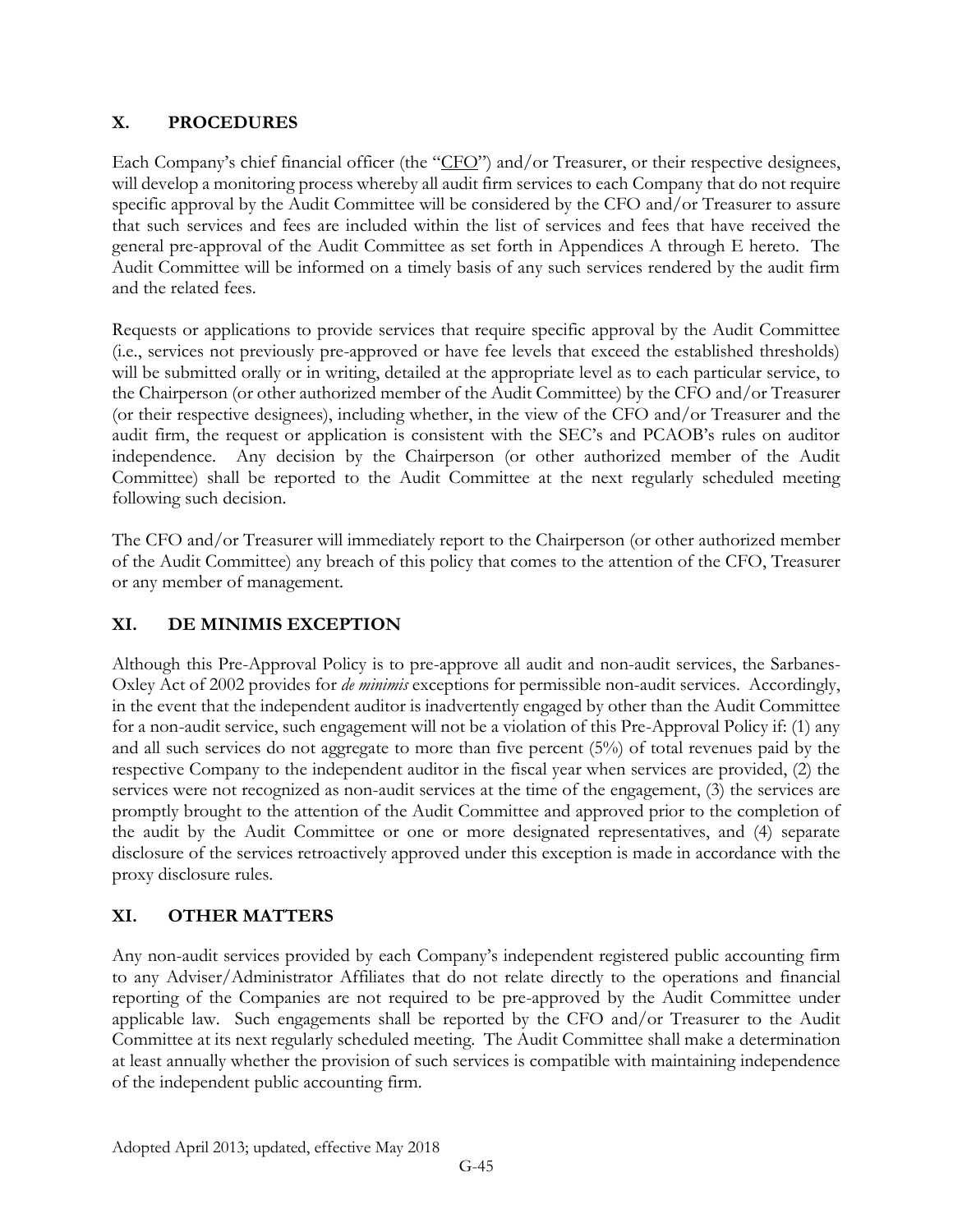# **Appendix A**

## **Audit Services**

Annual audit or integrated audit and quarterly reviews of each Company's financial statements, consultation on accounting issues that affect the financial statements, information system control work, public report reviews (Form 10-K, Form 10-Q, annual report, etc.). This would also include the issuance of any required consent in connection with the Form 10-K or other Securities and Exchange Commission filings.

Attestation related to internal controls over financial reporting, as required by Section 404 of the Sarbanes Oxley Act of 2002. This would also include consultation on internal control matters, including assisting each Company's management in understanding the reporting requirements of Section 404, providing advice and recommendations to each Company's management on its implementation of internal control processes or tools.

Audits of the subsidiaries including any additional financial information included in those financial statements (e.g., combining financial statements), as applicable.

Separate statutory audits and other regulatory reports for each Company's consolidated subsidiaries. This includes audits required due having an audit requirement from another regulatory body or other third parties.

Services that result from the role of the independent auditor such as reviews of SEC filings, consents, letters to underwriters and other services related to financings that include audited and unaudited financial statements.

Consultations with each Company's management as to the accounting or disclosure treatment of transactions or events, the potential impact of final or proposed rules, standards, or interpretations by the regulatory or standard-setting bodies, and the implementation of new accounting and disclosure requirements.

Information systems auditing and consultation procedures, including review of documentation and testing of new or changed information systems.

Consultations with, and review of, each Company's responses to SEC comment letters or other inquiries by regulators related to accounting or disclosure matters.

Consultations on tax accounting process improvements and other related issues, including for specific transactions, and conducting any expanded audit procedures related thereto.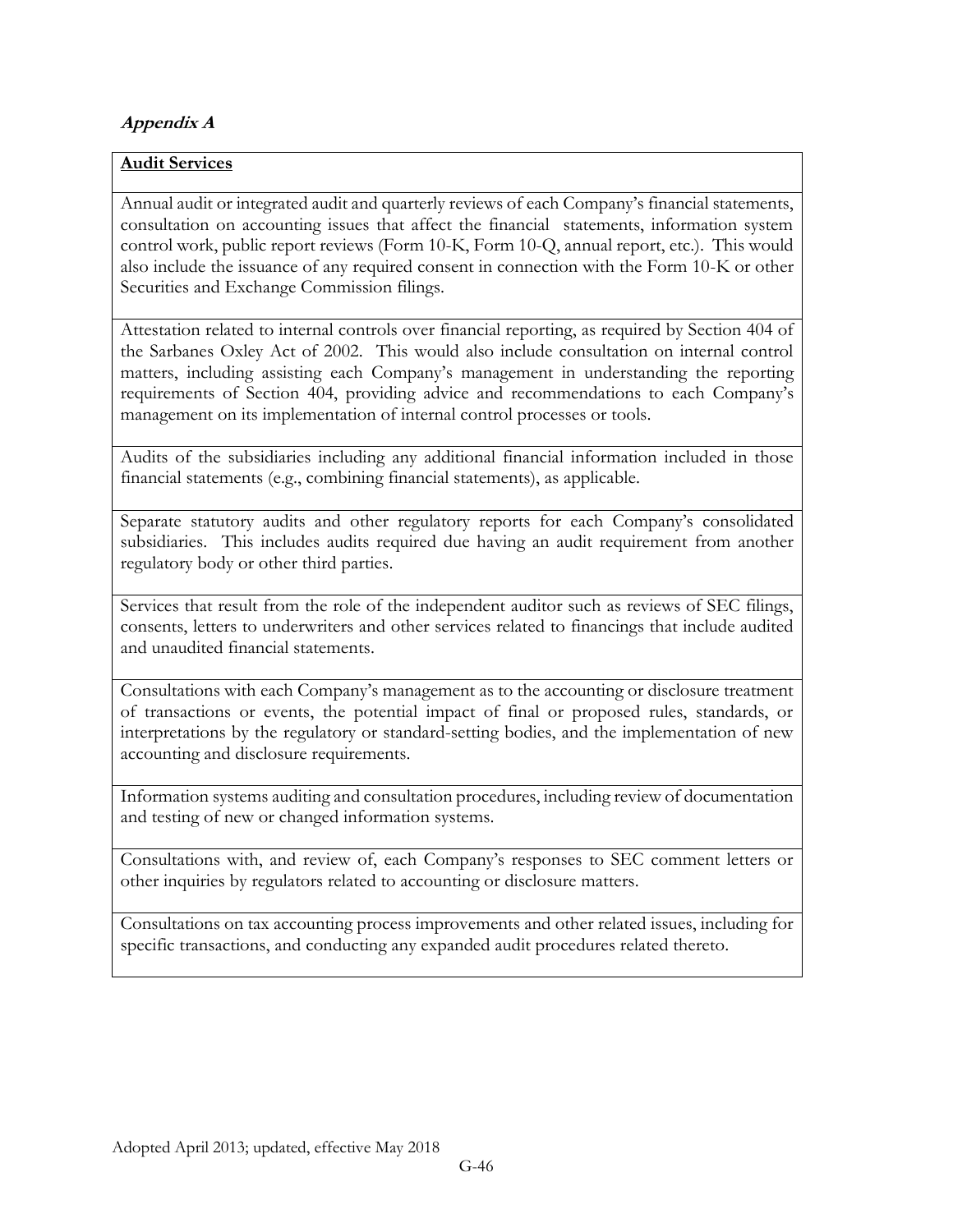### **Service/ Fee Approval for Audit Services:**

On an annual basis the Audit Committee will pre-approve known recurring Audit Services and an estimate of fees related to such services. For Audit Services that are not known, but are consistent with the above descriptions, such Audit Services are considered pre-approved if the aggregate amount of all such new Audit Service provided to each Company constitutes not more than five percent of the total amount of revenues paid by the respective Company to its independent registered public accounting firm during the fiscal year in which the Audit Services are provided.

Any new Audit Services that are provided subject to these pre-approval policies and the related fees shall be reported to the full Audit Committee at the next Audit Committee meeting.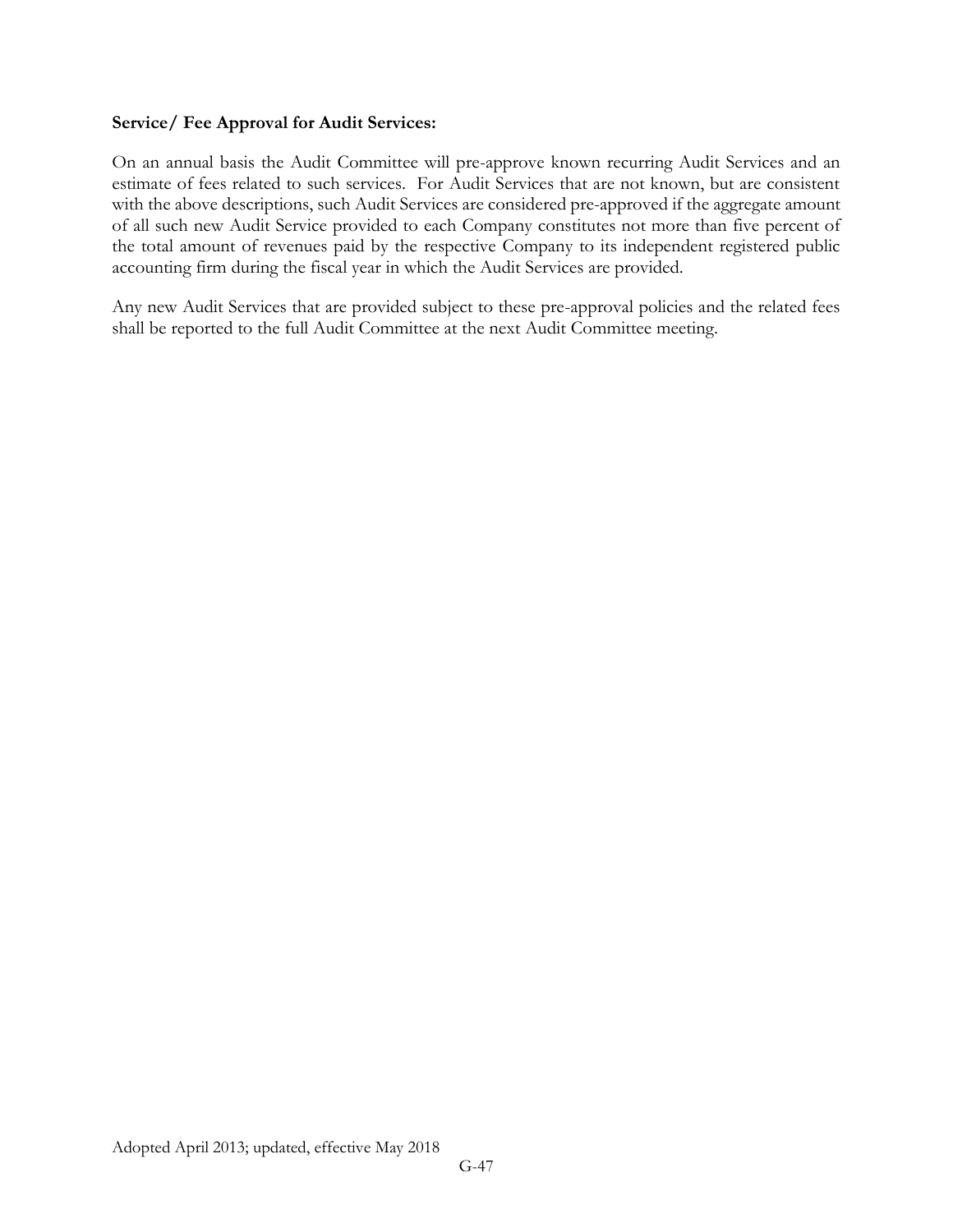# **Appendix B**

### **Audit-Related Services include but are not limited to:**

Consultations related to accounting, financial reporting and/or disclosure matters not classified as "audit services;"

Advice in connection with the understanding and implementing new accounting and financial reporting guidance from rulemaking authorities;

Agreed‐upon or expanded audit procedures relating to accounting, credit facility compliance and reporting and/or billing records required to respond to or comply with financial, accounting or regulatory reporting matters;

Internal control reports performed and reported on under SASs and SSAE's (e.g. SOC 1 report) for each Company and any of its consolidated subsidiaries;

Various educational, informational and other tools in the form of, among other things, webcasts, podcasts, websites, database subscriptions (e.g. EY GAAIT), checklists, research reports and similar or related tools and services;

Advice in connection with internal control reporting requirements under Form 10-Q or Form 10-K; and

Reviewing and providing consents on filings containing the Companies' financial statements.

## **Service/ Fee Approval for Audit-Related Services:**

On an annual basis the Audit Committee will pre-approve known recurring Audit-Related Services and an estimate of fees related to such services. For Audit-Related Services that are not known, but are consistent with the above descriptions, such Audit-Related Services are considered pre-approved if the aggregate amount of all such new Audit-Related Services provided to each Company constitutes not more than five percent of the total amount of revenues paid by the respective Company to its independent registered public accounting firm during the fiscal year in which the Audit-Related Services are provided.

Any new Audit-Related Services that are provided subject to these pre-approval policies and the related fees shall be reported to the full Audit Committee at the next Audit Committee meeting.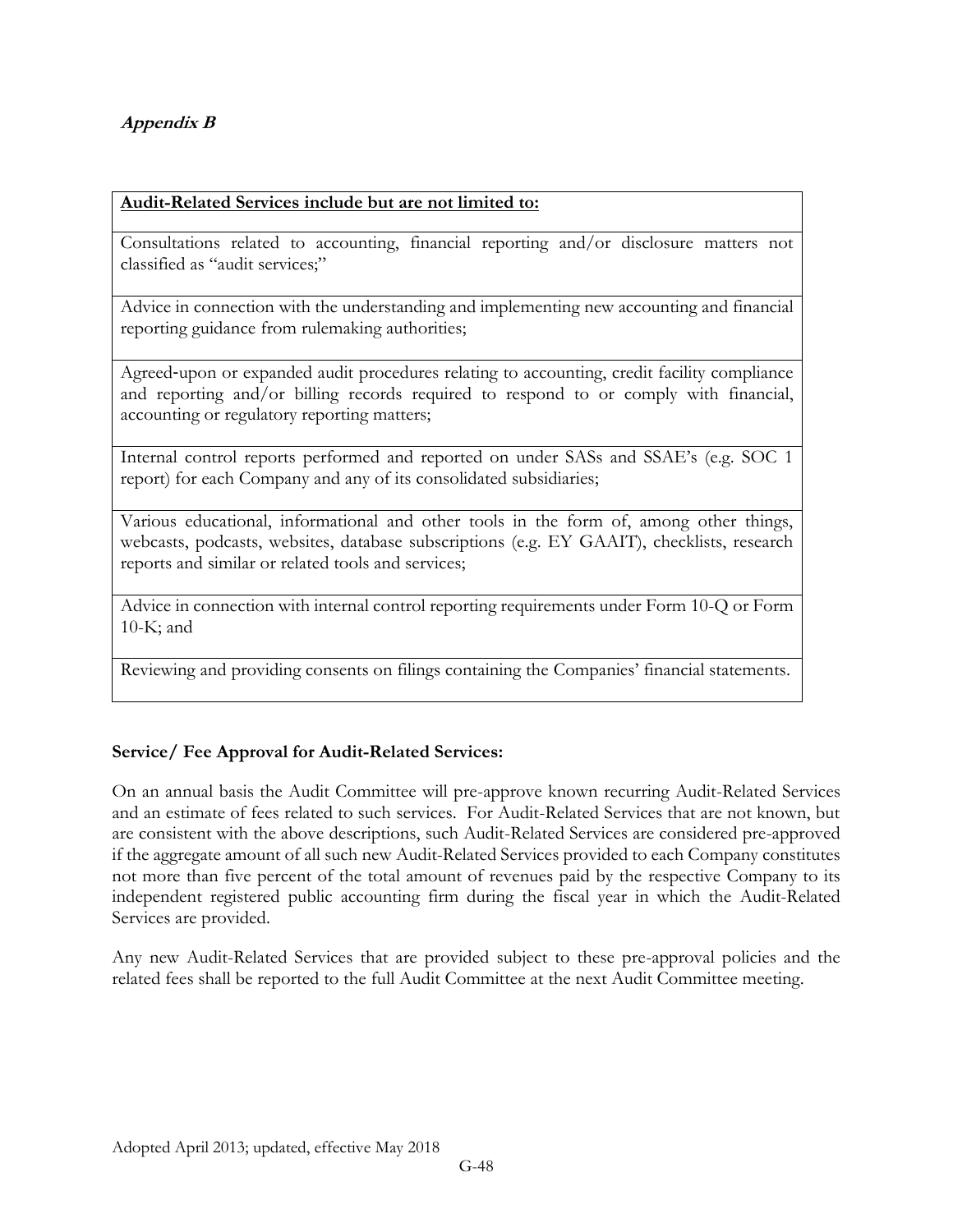# **Appendix C**

### **Tax Services include but are not limited to:**

Preparation and signing of each Company's federal income tax returns and applicable state and local returns;

Excise tax return preparation and signing;\*

Year-end shareholder reporting;\*

Advice and education with respect to tax reportable transactions and tax accrual, accounting, withholding, reporting and compliance issues relating to each Company; \*

Testing of quarterly asset diversification and source-of-income ; and\*

Review of required tax distributions\*

**\* -** As it relates to these tax services, the fee arrangement will either be on a fixed fee basis or based on hours spent on the service at agreed upon rates (there will not be any contingent fee arrangements). The scope of each of these tax services is consistent with the audit firm maintaining its independence to each Company. The audit firm will disclose to the Audit Committee any side letters, amendments to the engagement letter or any other agreements, whether oral, written or otherwise, relating to any tax services between the audit firm and each Company. There will not be any compensation or other arrangements related to these services between the audit firm and any third party with respect to promoting, marketing, or recommending a transaction covered by the proposed tax service.

## **Management Responsibility:**

Notwithstanding the pre-approval of the foregoing services to be provided by the audit firm, each Company's management is responsible for:

- Making all management decisions relating to tax matters, including approvals and acceptances of returns, reports, and schedules, and accepting responsibility for the results of the services.
- Providing accounting, tax, and financial-related information and such other information and assistance required by the independent auditor to perform its obligations under any service arrangement in accordance with a mutually agreed-upon timetable and format.
- Retaining ultimate responsibility for establishing and maintaining ongoing adequate information systems and internal controls and monitoring, designed to prevent and detect

Adopted April 2013; updated, effective May 2018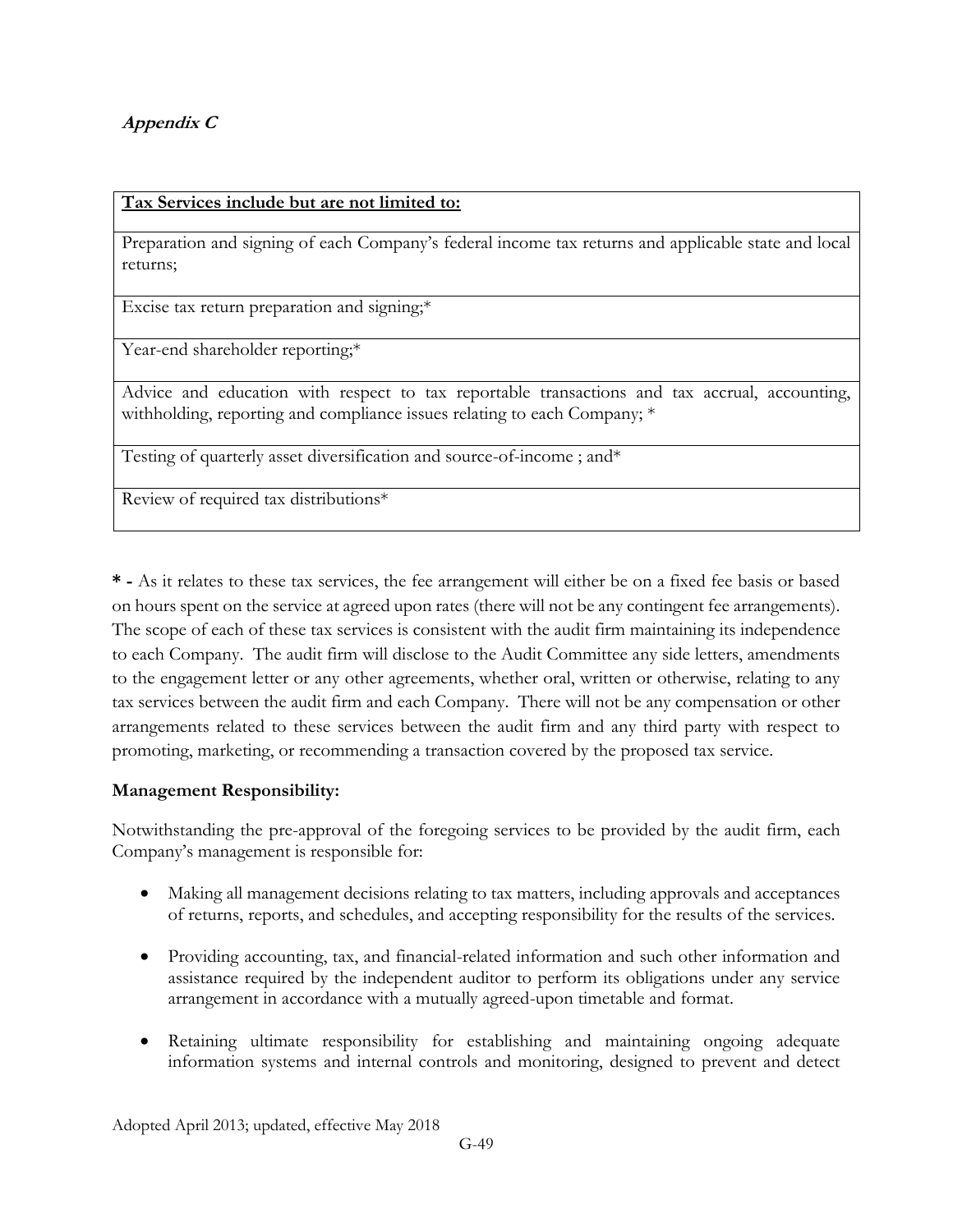fraud and foreseeable errors, for all tax policy decisions, business judgment, and for all decisions (whether tax decisions or not) that may affect each Company's interests.

 Reviewing, approving, signing, and filing (including the timely mailing of such filings) all required tax filings, forms, schedules, and calculations prepared by the audit firm. Each Company is solely responsible for all decisions regarding the accounting treatment of any item included in the tax calculations and acknowledges that the audit firm's services do not include the rendering of any accounting advice or the recording of any amounts in each Company's books or records. All amounts derived from the performance of tax services will be reviewed and approved by, and will be the responsibility of, each Company's management.

## **Service/Fee Approval for Tax Services:**

On an annual basis the Audit Committee will pre-approve known recurring Tax Services and an estimate of fees related to such services. For Tax Services that are not known, but are consistent with the above descriptions, such Tax Services are considered pre-approved if the aggregate amount of all such new Tax Services provided to each Company constitutes not more than five percent of the total amount of revenues paid by the respective Company to its independent registered public accounting firm during the fiscal year in which the Tax Services are provided.

Any new Tax Services that are provided subject to these pre-approval policies and the related fees shall be reported to the full Audit Committee at the next Audit Committee meeting.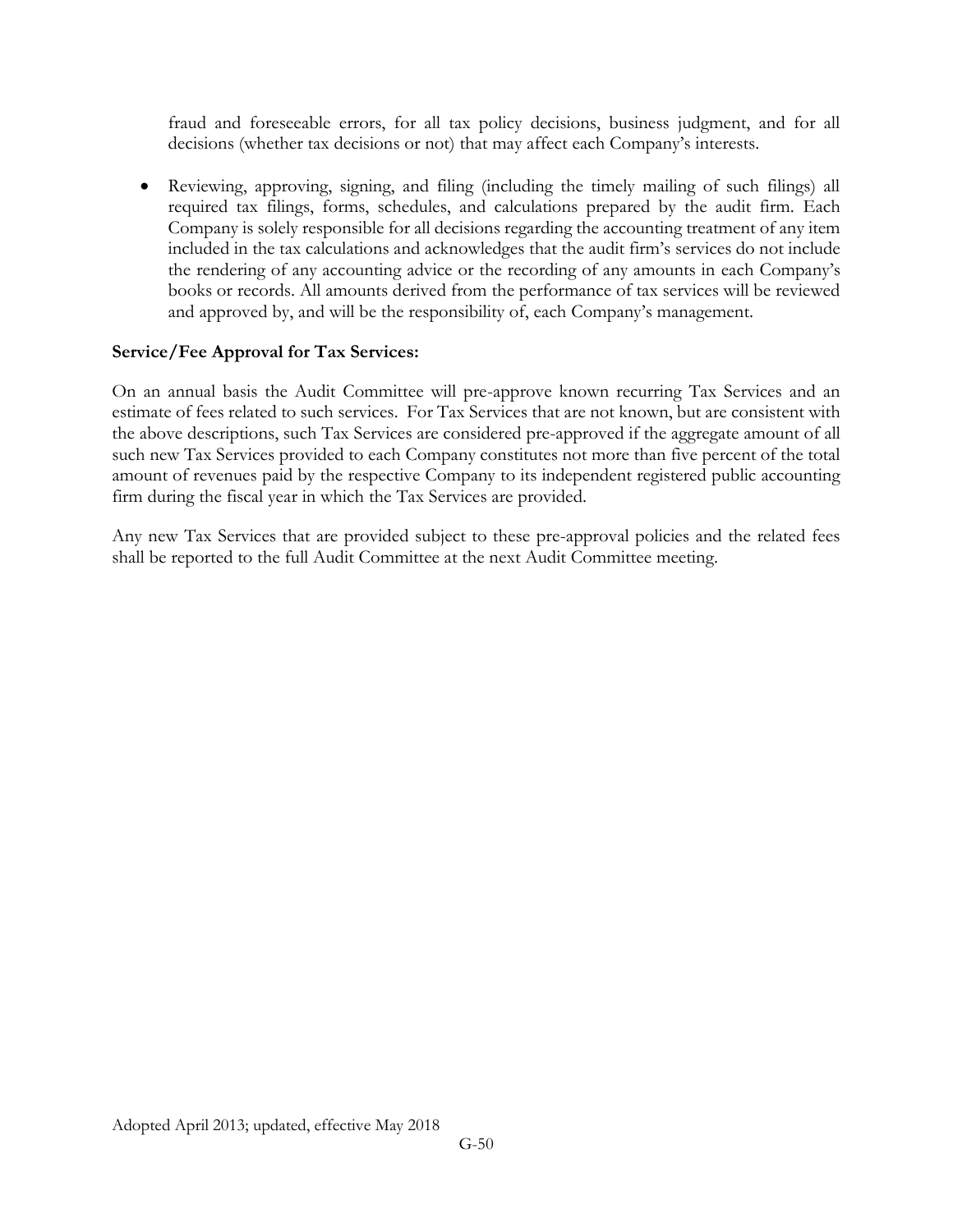## **Appendix D**

| All Other Services include but are not limited to: |
|----------------------------------------------------|
| Other control and mandatory compliance projects;   |
| Training; and                                      |
| Rule 38a-1 compliance review.                      |

## **Service/Fee Approval for Other Services:**

On an annual basis the Audit Committee will pre-approve known recurring Other Services and an estimate of fees related to such services. For Other Services that are not known, but are consistent with the above descriptions, such Other Services are considered pre-approved if the aggregate amount of all such new Other Services provided to each Company constitutes not more than five percent of the total amount of revenues paid by the respective Company to its independent registered public accounting firm during the fiscal year in which the Other Services are provided.

Any new Other Services that are provided subject to these pre-approval policies and the related fees shall be reported to the full Audit Committee at the next Audit Committee meeting.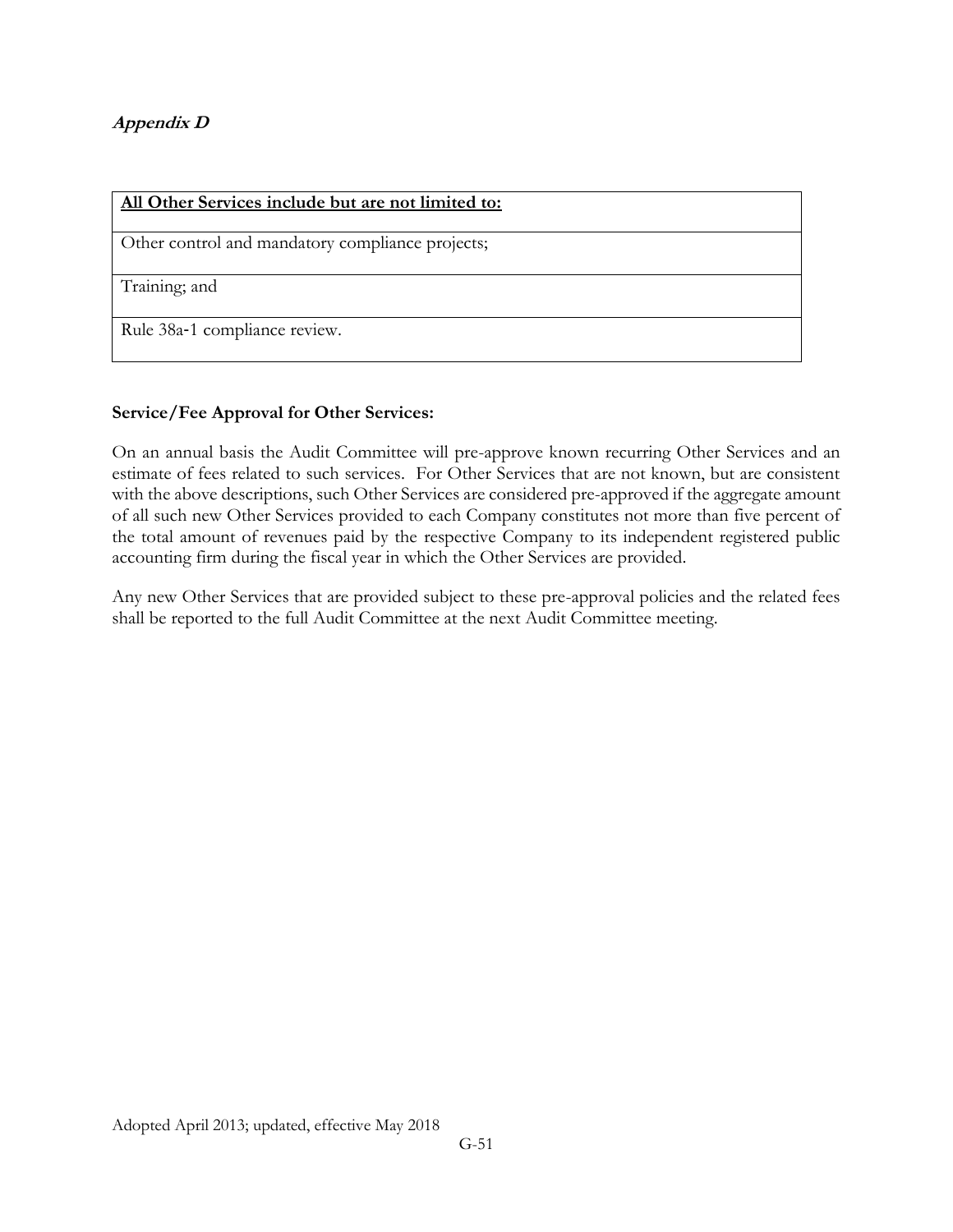## **Appendix E**

## **PROHIBITED NON-AUDIT SERVICES**

- Bookkeeping or other services related to the accounting records or financial statements of the audit client \*
- Financial information systems design and implementation \*
- Appraisal or valuation services, providing fairness opinions or preparing contribution-in-kind reports \*
- Actuarial services  $*$
- Internal audit outsourcing services \*
- Management functions
- Human resources
- Broker-dealer, investment adviser or investment banking services
- Legal services

 $\frac{1}{2}$ 

Expert services unrelated to the audit

<sup>\*</sup> Unless it is reasonable to conclude that the results of these services will not be subject to audit procedures during an audit of each Company's financial statements.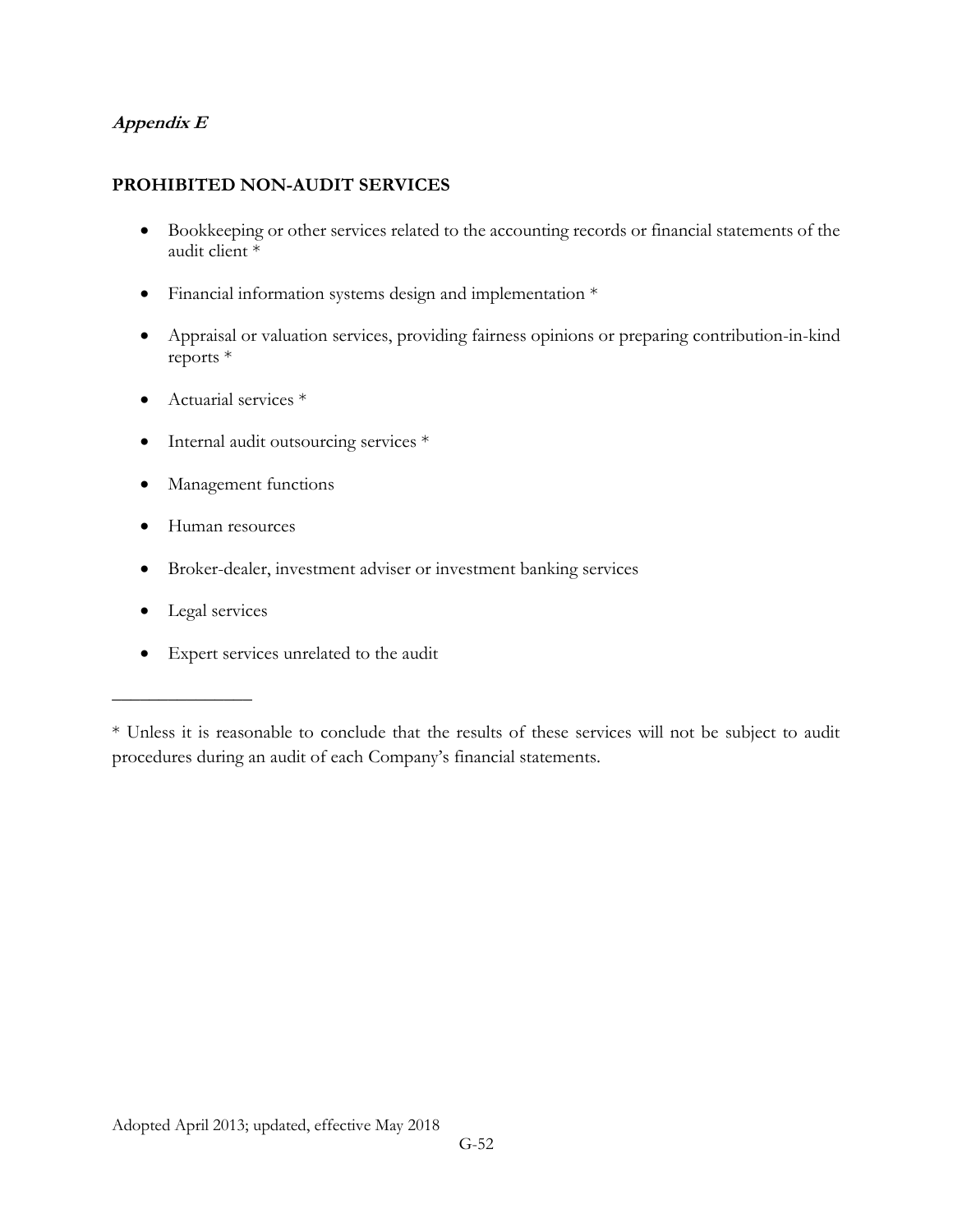#### **Appendix F**

#### **TCG BDC, INC. WHISTLEBLOWER POLICY**

TCG BDC, Inc. (the "Company") has established the procedures in this Whistleblower Policy for the receipt, retention, investigation and treatment of complaints and concerns regarding accounting, internal accounting controls, auditing and other legal and regulatory matters. This policy applies to all employees, directors, partners and officers and certain advisors (collectively "covered persons") of the Company and each of the Company's affiliated entities and subsidiaries, including but not limited to certain covered persons of Carlyle Global Credit Investment Management L.L.C. and Carlyle Global Credit Administration L.L.C. (all collectively referred to herein as "TCG BDC"). The purpose of this policy is to provide an alternative means of reporting complaints and concerns regarding accounting, internal accounting controls, auditing and other legal and regulatory matters, in addition to the means provided for in other firm policies and procedures, including the Company's Sarbanes-Oxley Code of Ethics (the "Code of Conduct").

#### **A. Purpose**

1. The procedures set forth in this policy relate to complaints and concerns (referred to in this policy as "Reports") of covered persons and other interested parties, including holders of the common stock of the Company, (each referred to in this policy as a "Complainant") regarding:

(a) accounting, internal accounting controls or auditing matters (an "Accounting Allegation"), including, without limitation:

- i. fraud or deliberate error in the preparation, review or audit of financial statements of TCG BDC;
- ii. fraud or deliberate error in the recording and maintaining of TCG BDC's financial records;
- iii. deficiencies in, or non-compliance with, TCG BDC's internal control over financial reporting;
- iv. misrepresentation or false statements regarding a matter contained in TCG BDC's financial records, financial statements, audit reports or any filings made with the Securities and Exchange Commission (including periodic or current reports);
- v. deviation from full and fair reporting of TCG BDC's financial condition and results;
- vi. substantial variation in TCG BDC's financial reporting methodology from prior practice or from generally accepted accounting principles;
- vii. issues affecting the independence of TCG BDC's independent registered public accounting firm;
- viii. falsification, concealment or inappropriate destruction of TCG BDC or financial records;

Adopted April 2013; updated, effective May 2018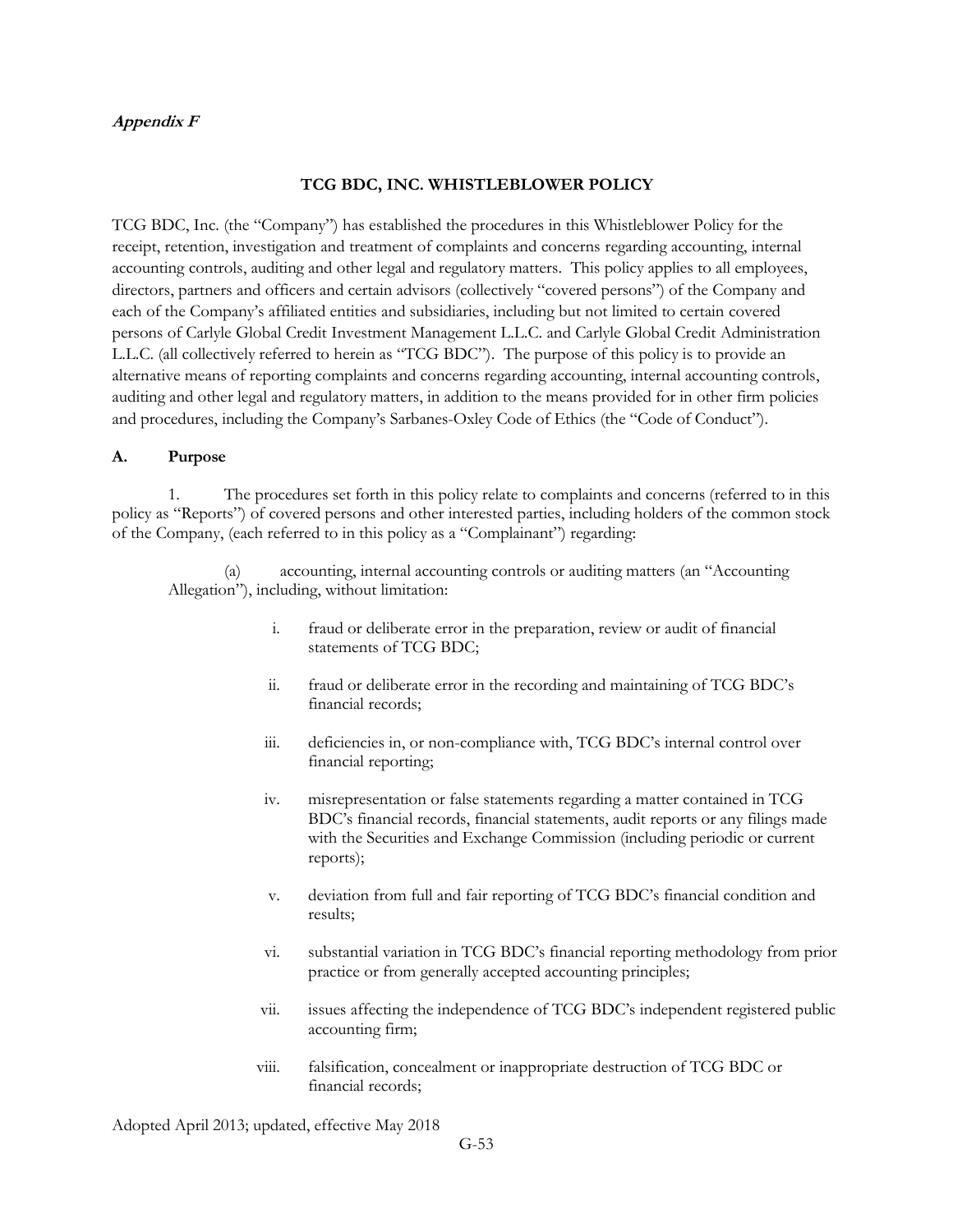(b) non-compliance with applicable legal and regulatory requirements or the Company's Code of Conduct (a "Legal Allegation"); and

(c) retaliation against covered persons and other persons who make, in good faith, Accounting Allegations or Legal Allegations (a "Retaliatory Act").

2. In the discretion of the Audit Committee of the Board of Directors of the Company (the "Audit Committee"), responsibilities of the Audit Committee created by these procedures may be delegated to the Chairman of the Audit Committee or to a subcommittee of the Audit Committee.

#### **B. Procedures for Making Complaints**

1. In addition to any other avenue available, any covered person may, in his or her sole discretion, report to the Audit Committee, the Company's Chief Compliance Officer (the "CCO") or to the Company's Ethics and Compliance Hotline openly, confidentially or anonymously, any Accounting Allegation, Legal Allegation or Retaliatory Act:

(a) in writing to TCG BDC, Inc., Attention: Audit Committee or Chief Compliance Officer, 520 Madison Ave., 40th Floor, New York, New York 10022; or

- (b) by calling the following contact number at any time: 866-858-5793; or
- (c) by accessing the website at the following link:<http://www.openboard.info/CGBD/> and submitting a Report.

2. Any other interested party may report to the Audit Committee, the CCO or to the Company's Ethics and Compliance Hotline any Accounting Allegation, Legal Allegation or Retaliatory Act, as set forth in Section B.1. above. Any such Report must be accompanied by the name of the person submitting the Report.

3. The Reports should be factual rather than speculative or conclusory, and should contain as much specific information as possible to allow for proper assessment. In addition, all Reports should contain sufficient corroborating information to support the commencement of an investigation, including, for example, the names of individuals suspected of violations, the relevant facts of the violations, how the Complainant became aware of the violations, any steps previously taken by the Complainant, who may be harmed or affected by the violations, and, to the extent possible, an estimate of the misreporting or losses to TCG BDC as a result of the violations.

4. The telephone hotline and website are managed by an outside, independent service provider and allow any covered person or other interested party of TCG BDC and its subsidiaries to make a Report. Covered persons are able to submit a Report on an anonymous and confidential basis and are not required to divulge their name.

#### **C. Treatment of Reports Received by the Chief Compliance Officer**

1. All Reports sent to the CCO must promptly undergo an initial review by the CCO, who must:

(a) promptly forward to the Audit Committee any Report involving TCG BDC's senior management or alleging an actual or potential misreporting or loss to TCG BDC that could have a material adverse effect on TCG BDC's reputation or financial statements; and

Adopted April 2013; updated, effective May 2018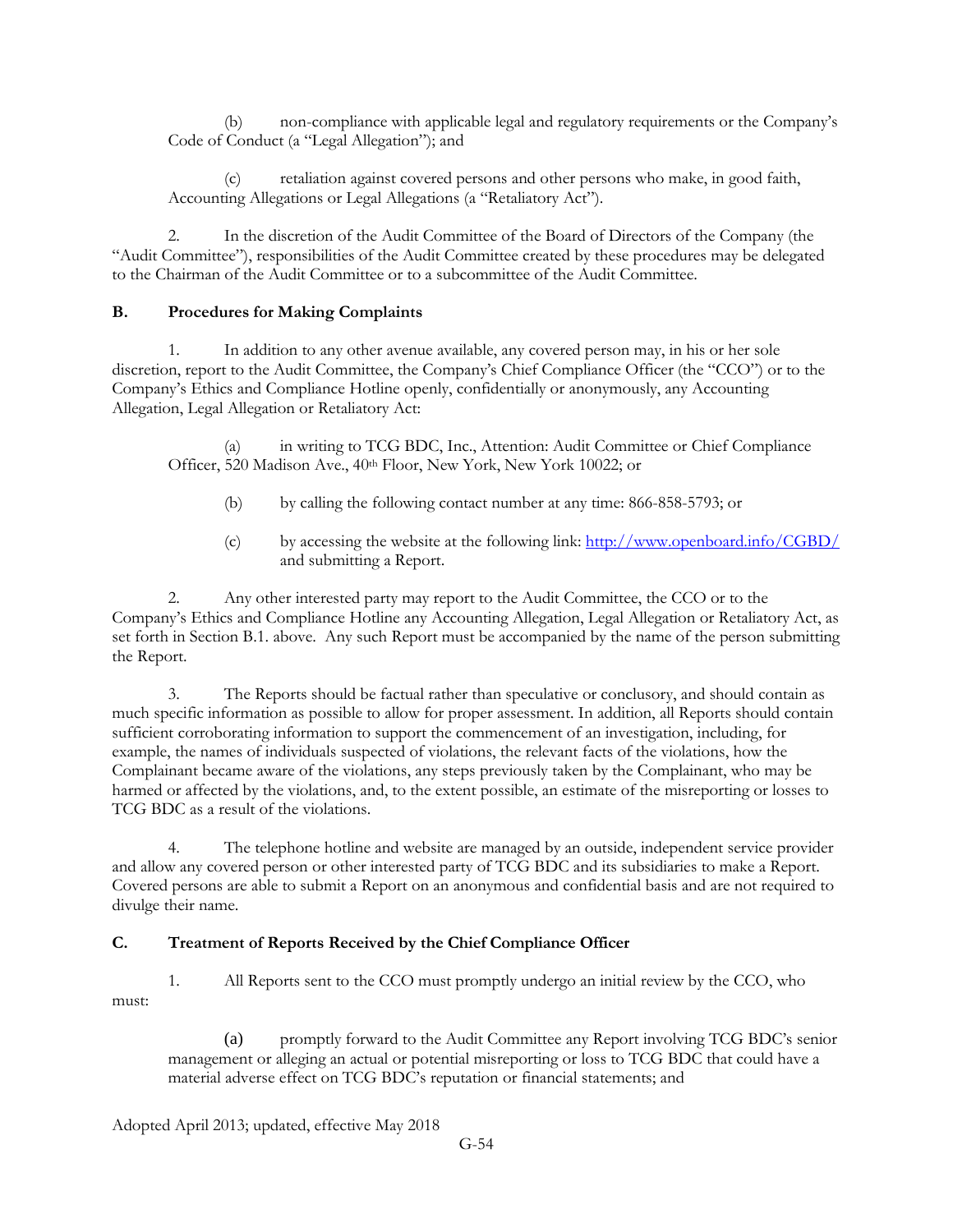- (b) promptly determine whether to commence an investigation of all other Reports:
	- i. The CCO may, in his reasonable discretion, determine not to commence an investigation if the Report contains only unspecified or broad allegations of wrongdoing without appropriate informational support or if the Report is not credible. This decision shall be reported to the Audit Committee at its next ordinary meeting and may, to the extent appropriate and possible, be made known to the Complainant who submitted the Report. The Audit Committee may, however, not accept this decision, in which case it will determine whether the Audit Committee or the CCO will investigate the Report, taking into account the factors described in paragraph D.1.b. below; and
	- ii. If the CCO determines that an investigation must be conducted, he will promptly commence the investigation. The CCO will also promptly investigate other Reports as requested in writing by the Audit Committee. The CCO shall report the findings of the investigations conducted pursuant to this Section to the Audit Committee in accordance with Section C.3 below.

2. The CCO may consult with any member of management who is not the subject of the Accounting Allegation, Legal Allegation or Retaliatory Act included in the Report and who may have appropriate expertise to provide assistance in connection with the investigation of the Report. The CCO may also engage independent accountants, counsel or other experts to assist in the investigation of Reports and the analysis of results.

3. The CCO shall, at every Audit Committee's ordinary meeting, present a summary of all the Reports received by, or forwarded to, him (including those Reports that he decided not to investigate) and all the material developments, findings and conclusions of investigations since the previous meeting. The Audit Committee may or may not accept such findings and conclusions. The CCO shall provide such additional information regarding any Report or investigation as may be requested by the Audit Committee.

#### **D. Treatment of Reports Received by, or Forwarded to, the Audit Committee**

1. All Reports received directly by the Audit Committee or received pursuant to the procedures in Section C.1.a. above must promptly undergo a review by the Audit Committee:

- a. The Audit Committee may, in its reasonable discretion, determine not to commence an investigation if a Report contains only unspecified or broad allegations of wrongdoing without appropriate informational support or the Report is not credible. This decision may, to the extent appropriate and possible, be made known to the Complainant who submitted the Report.
- b. If the Audit Committee determines that an investigation should be conducted, the Audit Committee shall determine whether the Audit Committee, the CCO or another member of management should investigate the Report, taking into account, among other factors that are appropriate under the circumstances, the following:
	- i. Who is the alleged wrongdoer? If an executive officer, senior financial officer or other member of senior management is alleged to have engaged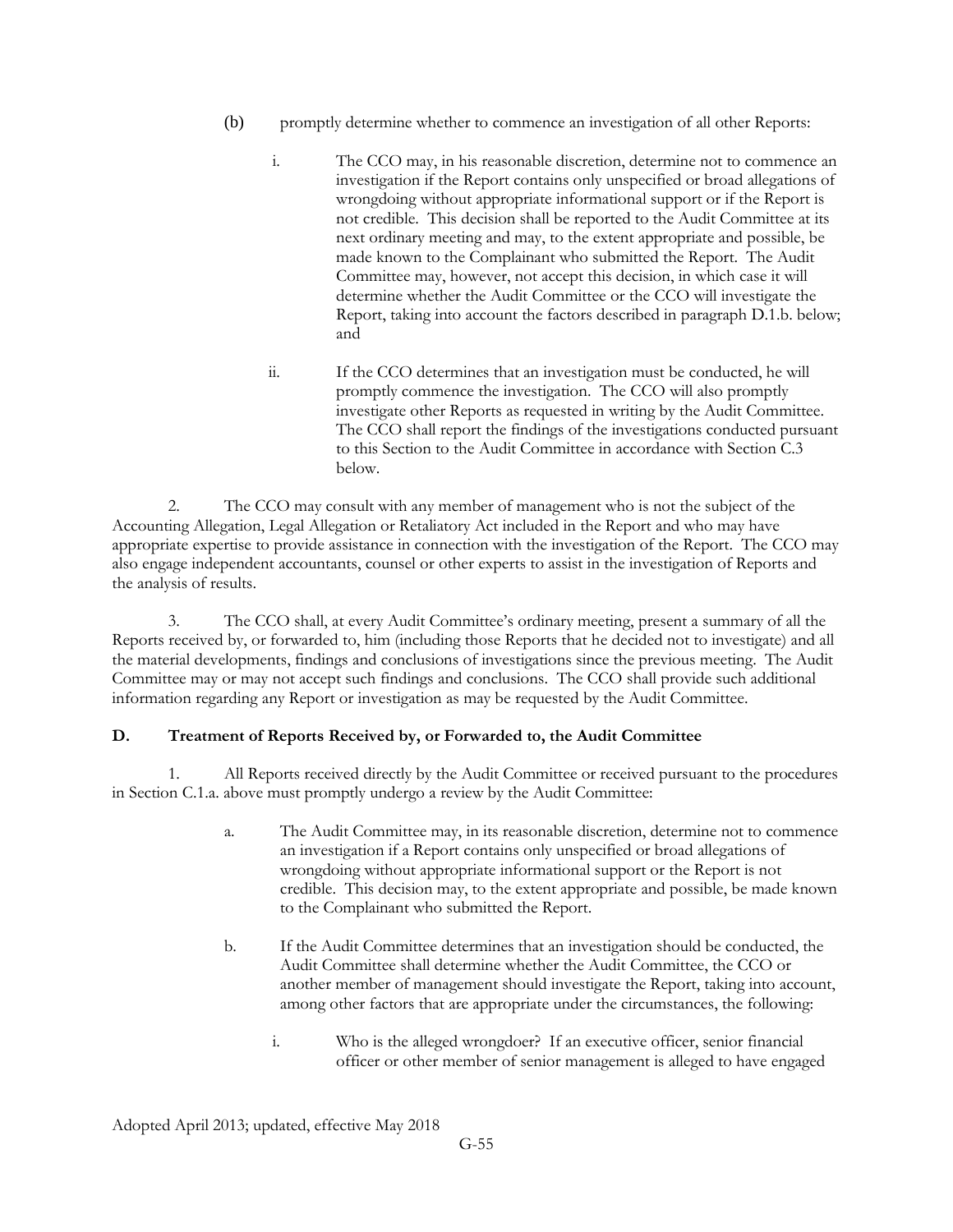in wrongdoing, that factor alone may militate in favor of the Audit Committee conducting the investigation.

- ii. How material is the alleged misreporting or loss? The more material the alleged misreporting or loss to TCG BDC, the more appropriate it may be that the Audit Committee should conduct the investigation.
- iii. How serious is the alleged wrongdoing? The more serious the alleged wrongdoing, the more appropriate it may be that the Audit Committee should undertake the investigation. If the alleged wrongdoing would constitute a crime involving the integrity of the financial statements of TCG BDC or would have a material adverse effect on TCG BDC's reputation or financial statements, that factor may militate in favor of the Audit Committee conducting the investigation.
- iv. How credible is the allegation of wrongdoing? The more credible the allegation, the more appropriate that the Audit Committee should undertake the investigation. In assessing credibility, the Audit Committee should consider all facts surrounding the allegation.

2. If the Audit Committee determines that the CCO or another member of management should investigate the Report, the Audit Committee will notify the CCO or such member of management, as the case may be, in writing of that conclusion. The CCO or such member of management, as the case may be, shall thereafter promptly investigate the Report and shall report the results of the investigation to the Audit Committee in accordance with Section C.3 above. In the other cases, the Audit Committee shall promptly investigate the Report.

3. The Audit Committee may consult with any member of management who is not the subject of the Accounting Allegation, Legal Allegation or Retaliatory Act included in the Report and who may have appropriate expertise to provide assistance. The Audit Committee may also engage independent accountants, counsel or other experts to assist in the investigation of Reports and the analysis of results. Notwithstanding any other provision in this policy, the Audit Committee may determine at any time that any investigation being conducted by the CCO shall instead be conducted by the Audit Committee or another member of management, in which chase it shall engage external legal counsel as appropriate.

#### **E. Results of Investigation**

- 1. Upon completion of the investigation of a Report:
	- a. the Audit Committee, the CCO or such other member of management, as the case may be, will take such prompt and appropriate corrective action, if any, as in its or his or her judgment is deemed warranted; and
	- b. the telephone hotline service provider, the Audit Committee or the CCO, as the case may be, may contact, to the extent appropriate and possible, each Complainant who files a Report to inform him or her of the results of the investigation and what, if any, corrective action was taken.

2. Where alleged facts disclosed pursuant to this policy are not substantiated, the conclusions of the investigation may, to the extent appropriate and possible, be made known to the Complainant who made the Report.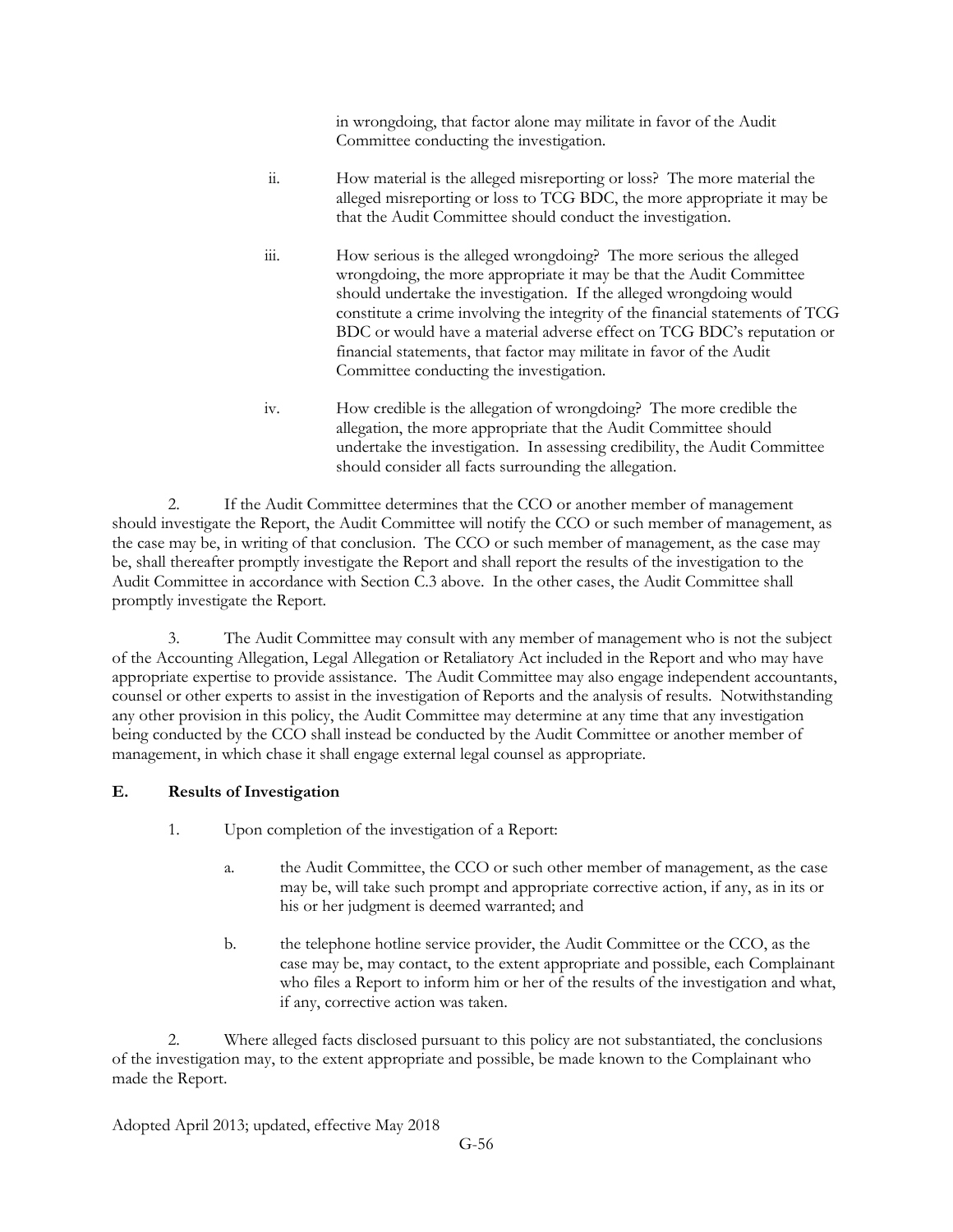3. No action will be taken against any Complainant who makes a Report in good faith, even if the facts alleged are not confirmed by subsequent investigation. However, if, after investigation, a Report is found to be without substance and to have been made for malicious or frivolous reasons, the covered persons who made the Report could be subject to disciplinary action, up to, and including, termination of employment.

### **F. Communication to Covered Persons and Other Interested Parties**

The Company must disclose to TCG BDC employees, directors and officers in the Company's Code of Conduct, which is applicable to the Company, that covered persons may, in their discretion, report to the Audit Committee or CCO, openly, confidentially or anonymously, an Accounting Allegation, Legal Allegation or Retaliatory Act in the manner set forth in Sections B.1. and B.3 above.

#### **G. Protection of Whistleblowers**

1. Neither the Company, the Audit Committee nor any director, officer or employee of the Company will discharge, demote, suspend, threaten, harass or in any manner discriminate or retaliate, directly or indirectly, against any person who, in good faith, makes a Report or otherwise assists the Audit Committee, management or any other person or group, including any governmental, regulatory or law enforcement body, in investigating a Report.

2. Unless necessary to conduct an adequate investigation or compelled by judicial or other legal process, neither the Company, the Audit Committee nor any director, officer or employee of the Company shall (i) reveal the identity of any covered person who makes a Report and asks that his or her identity remain confidential, or (ii) make any effort, or tolerate any effort made by any other person or group, to ascertain the identity of any covered person who makes a Report anonymously.

3. No provision will prohibit or restrict an employee of TCG BDC from reporting possible violations of law or other whistleblower information to a government regulator or governmental agency. TCG BDC's consent is not required for such disclosure to a regulator or governmental agency and notice to TCG BDC is not required in the case of such whistleblower disclosure to a government regulator or government agency. However, notwithstanding the foregoing, TCG BDC does not authorize the waiver of the attorney-client privilege or work product protection or any other privilege or protection belonging to TCG BDC or the disclosure of information covered by attorney-client privilege, attorney work product or any other privilege or protection belonging to TCG BDC.

## **H. Records**

The CCO shall maintain a log of all records relating to any Reports of an Accounting Allegation, Legal Allegation or Retaliatory Act of which the CCO becomes aware, tracking their receipt, investigation and resolution and the response to the person making the Report, if any. The Company shall retain copies of the reports and the log for a period of six years.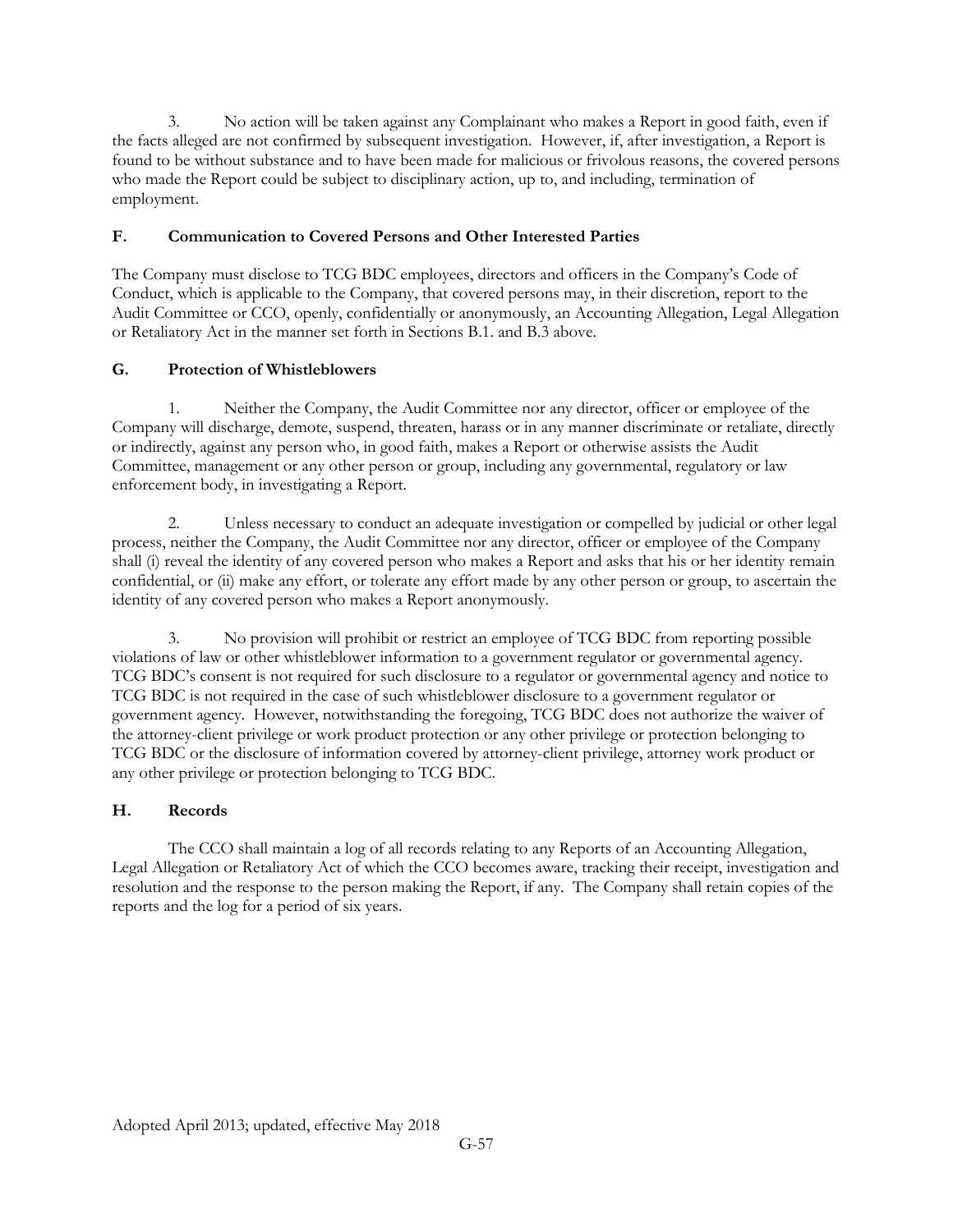## **TCG BDC II, Inc. TCG BDC III, Inc.**

#### **Supplemental Whistleblower Report Procedures**

As a member of The Carlyle Group, TCG BDC II, Inc. and TCG BDC III, Inc. (each, a "Company" and, together with their subsidiaries, "the Companies") will be subject to the Whistleblower Policy (the "Whistleblower Policy") established by the Audit Committee of Carlyle Group Management L.L.C. (the "Carlyle Audit Committee"), the general partner of The Carlyle Group L.P. Capitalized terms used herein without definition have the respective meanings provided in the Whistleblower Policy.

Pursuant to the Whistleblower Policy, the Companies' personnel and other interested parties may make Reports regarding each Company's business. Such Reports may be made in writing, by calling the specified hotline, or by electronic submission. In support of the prompt and effective handling of such Reports, while managing the flow of Restricted Information consistent with the Information Barrier and each Company's Procedures, the following additional steps will be taken:

#### Initial Screening for the Company Reports

The Carlyle Audit Committee, the Carlyle General Counsel or any other person receiving a Report (whether made verbally, in writing, via the hotline or electronically) will assess whether the conduct at issue relates to any Company, its business or any of the Company's personnel. Any of the Company-related Reports will be referred to herein as a "Company Report."

Nothing in these Supplemental Whistleblower Report Procedures will limit the power and authority of the Carlyle Audit Committee pursuant to the Whistleblower Policy. To the extent a Company Report is made directly to the Carlyle Audit Committee, a copy of such report will be provided in due course to the Carlyle General Counsel (or his or her designees in the Carlyle Legal and Compliance Department unless the Carlyle Audit Committee determines otherwise).

All other of the Company Reports will be promptly routed to the Carlyle General Counsel (or his or her designees in the Carlyle Legal and Compliance Department), and no other persons at Carlyle will be provided any such Company Report (or any information contained therein), except as otherwise permitted hereunder.

In addition, any of the Company Reports relating to human resources matters will be directed to the head of the Carlyle Human Resources Department (or his or her designees), who will review the Company Report and take appropriate actions or refer it to the Chief Compliance Officer of each Company's Adviser (or his or her designees) (each an "Adviser CCO"), as appropriate.

#### Apportionment of the Company Reports

Notification to the Carlyle Audit Committee. Consistent with the Whistleblower Policy, any Company Report determined by the Carlyle General Counsel to involve senior management (of a Company or of Carlyle) or

Adopted April 2013; updated, effective May 2018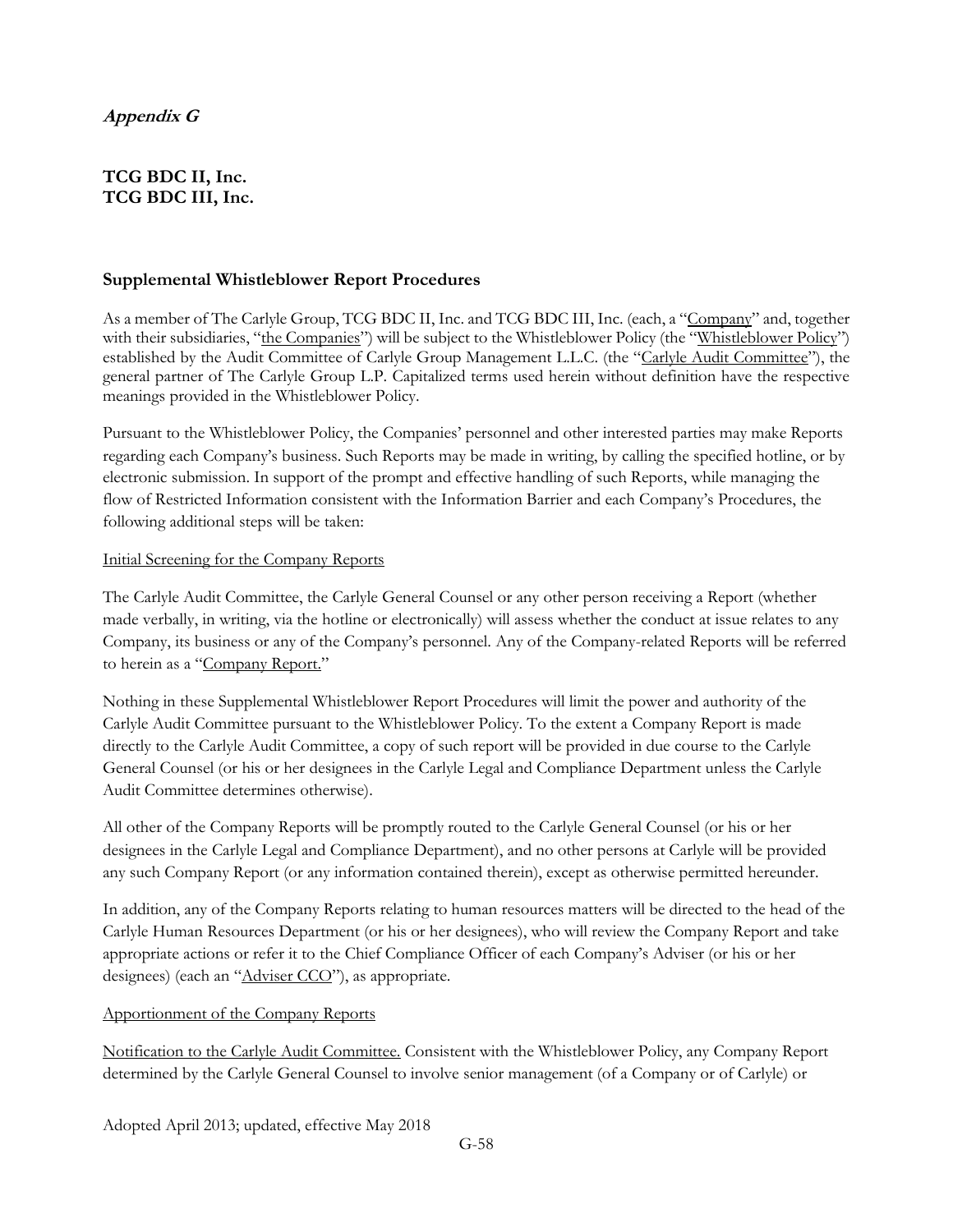alleging an actual or potential misreporting or loss to Carlyle that could have a material adverse effect on Carlyle's reputation or financial statements will be referred to the Carlyle Audit Committee.

Notification to the relevant Adviser CCO. The Carlyle General Counsel will promptly notify the relevant Adviser CCO about the Company Report.

Notification to the Company Audit Committee. Any Company Report determined by the Carlyle General Counsel or the applicable Adviser CCO to allege conduct that could have a material adverse effect on the Company reputation or financial statements will be promptly disclosed to the applicable Company Audit Committee. All other Company Reports will be disclosed to the Company Audit Committee at or prior to its next regularly scheduled meeting. In consultation with the Adviser CCO and the Carlyle General Counsel, the Company Audit Committee or its designee will direct the further investigation of any Company Report.

The Adviser CCO may, in his or her reasonable discretion under the circumstances and after consultation with the Carlyle General Counsel, determine not to commence an investigation if the Company Report contains only unspecified or broad allegations of wrongdoing without appropriate informational support or if the Company Report is not credible. This decision must be reported promptly to the Company Audit Committee. The Company Audit Committee may, however, not accept this decision, in which case it will determine whether the Company Audit Committee or the Adviser CCO will investigate the Company Report.

If the Adviser CCO determines that an investigation must be conducted, or if directed by the Company Audit Committee, the Adviser CCO in coordination with the Carlyle General Counsel will promptly commence the investigation. The Adviser CCO will use commercially reasonable efforts to conduct the investigation promptly, and will keep the Company Audit Committee and, in coordination with the Carlyle General Counsel, the Carlyle Audit Committee informed of the status of the investigation of such Company Report, if any.

The **Adviser CCO** and the Carlyle General Counsel, as appropriate, may consult with any member of the relevant Company's management who is not the subject of the accounting allegation, legal allegation or retaliatory act included in the Company Report and who may have appropriate expertise to provide assistance in connection with the investigation of the Company Report. The Adviser CCO may also engage independent accountants, counsel or other experts to assist in the investigation of any Company Report and analysis of results, if necessary or appropriate.

#### Further Reports and Investigations

On at least a quarterly basis, the Adviser CCO will provide to the Company Audit Committee and to the Carlyle General Counsel a written summary of the status of every Company Report including all the material developments, findings and conclusions of investigations since the previous meeting. Either the Company Audit Committee or the Carlyle Audit Committee may determine not to accept such findings and conclusions, and to direct that the Company GC or the Carlyle General Counsel, as appropriate, take further measures in respect of any of the Company Reports.

The Adviser CCO will report promptly to the Carlyle General Counsel upon the completion of the Company Report investigation, including the pertinent facts and any conclusions drawn and recommendations for action.

The Carlyle General Counsel, other members of the "Carlyle Control Group," as defined in the Carlyle Information Barrier, may promptly conduct, or cause the Adviser CCO to conduct, an investigation or further a

Adopted April 2013; updated, effective May 2018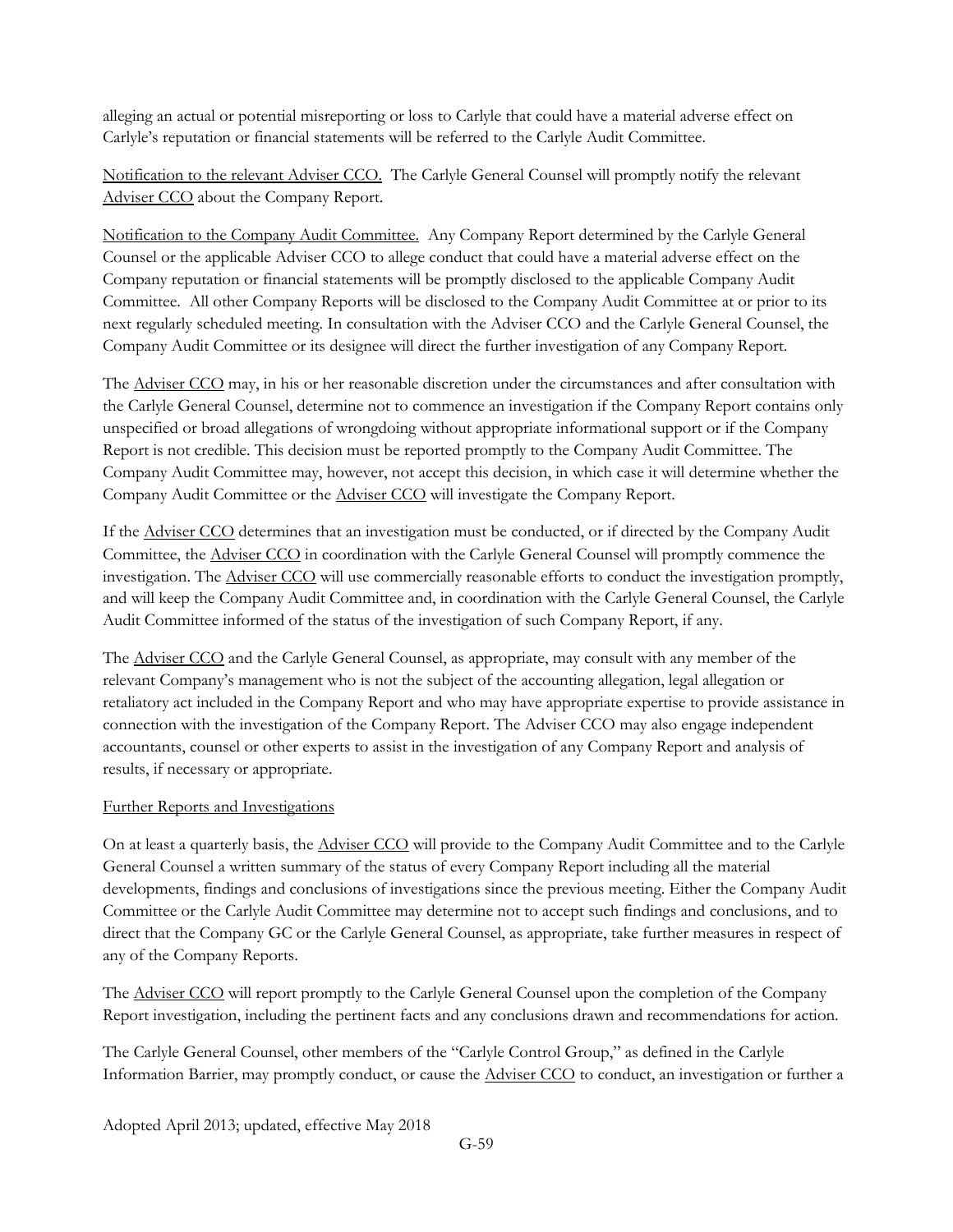current investigation of the Company Report, as the case may be, as outlined above.

These Supplemental Whistleblower Report Procedures are intended to operate in conjunction with the all other relevant policies and procedures of the Companies.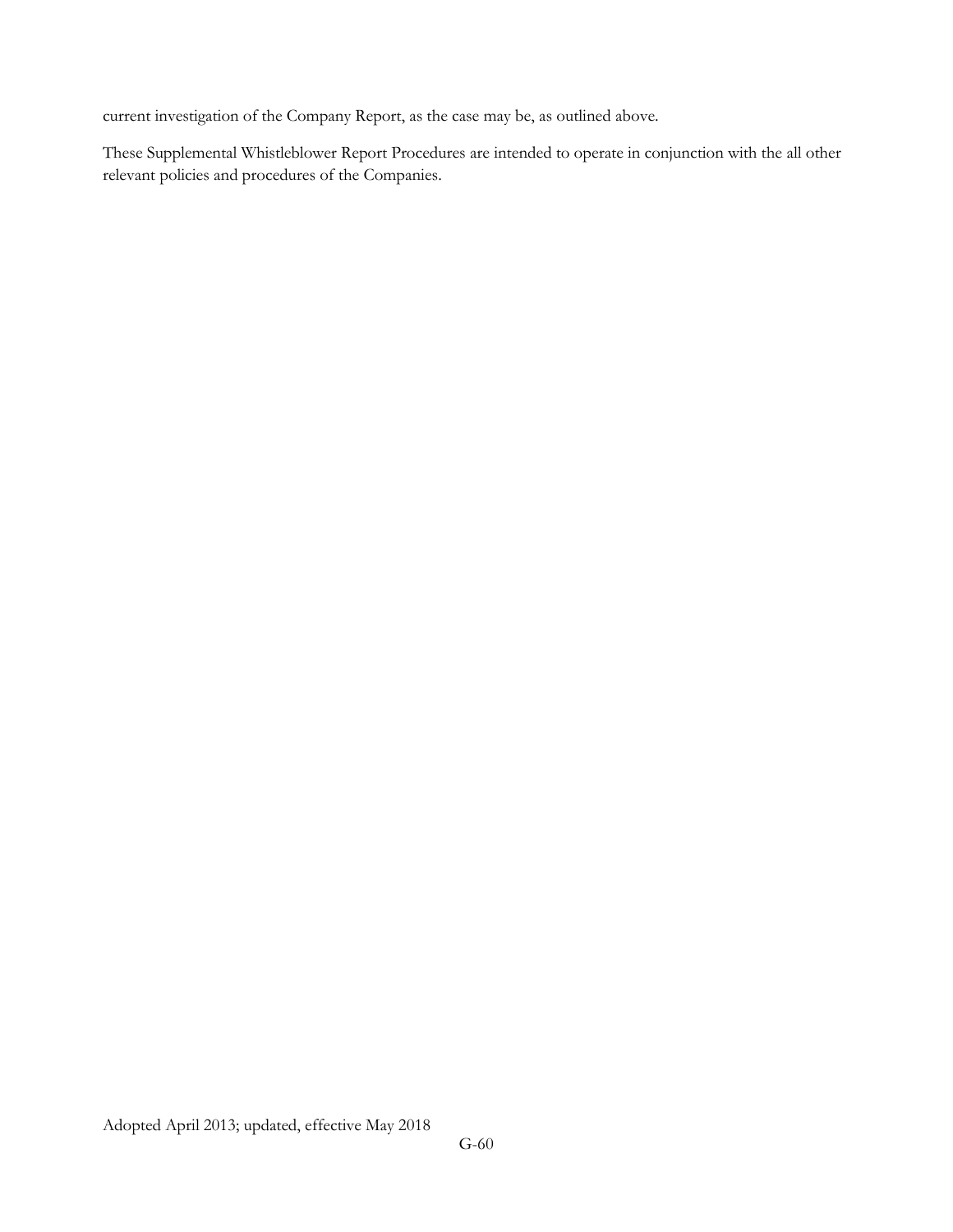## **THE CARLYLE GROUP WHISTLEBLOWER POLICY**

The Carlyle Group has established the procedures in this Whistleblower Policy for the receipt, retention, investigation and treatment of complaints and concerns regarding accounting, internal accounting controls, auditing and other legal and regulatory matters. This policy applies to all employees, directors, partners and officers and certain advisors (collectively "employees") of The Carlyle Group L.P. (the "Partnership"), its general partner, Carlyle Group Management L.L.C., Carlyle Investment Management L.L.C., The Carlyle Group Employee Co., L.L.C. and TC Group, L.L.C. and each of their affiliated entities and subsidiaries (all collectively referred to herein as "Carlyle"). The purpose of this policy is to provide an alternative means of reporting complaints and concerns regarding accounting, internal accounting controls, auditing and other legal and regulatory matters, in addition to the means provided for in other firm policies and procedures, including the applicable Code of Conduct.

1. The procedures set forth in this policy relate to complaints and concerns (referred to in this policy as "Reports") of employees and other interested parties, including holders of the common units of the Partnership, (each referred to in this policy as a "Complainant") regarding:

(a) accounting, internal accounting controls or auditing matters (an "Accounting Allegation"), including, without limitation:

- i. fraud or deliberate error in the preparation, review or audit of financial statements of Carlyle;
- ii. fraud or deliberate error in the recording and maintaining of Carlyle's financial records;
- iii. deficiencies in, or non-compliance with, Carlyle's internal control over financial reporting;
- iv. misrepresentation or false statements regarding a matter contained in Carlyle's financial records, financial statements, audit reports or any filings made with the Securities and Exchange Commission (including periodic or current reports);
- v. deviation from full and fair reporting of Carlyle's financial condition and results;
- vi. substantial variation in Carlyle's financial reporting methodology from prior practice or from generally accepted accounting principles;
- vii. issues affecting the independence of Carlyle's independent registered public accounting firm;
- viii. falsification, concealment or inappropriate destruction of Carlyle or financial records;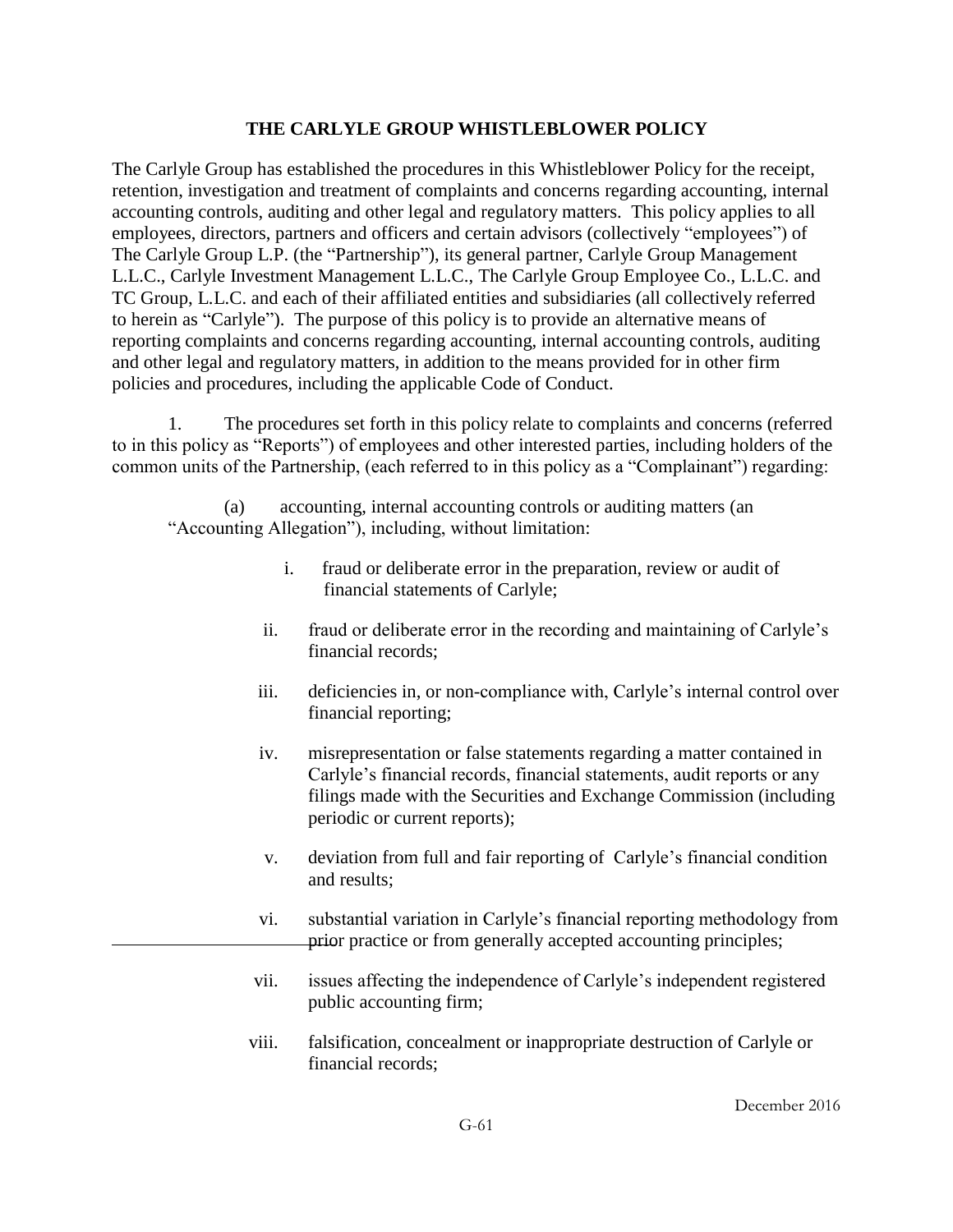(b) non-compliance with applicable legal and regulatory requirements or The Carlyle Group Code of Conduct (a "Legal Allegation"); and

(c) retaliation against employees and other persons who make, in good faith, Accounting Allegations or Legal Allegations (a "Retaliatory Act").

2. In the discretion of the Audit Committee, responsibilities of the Audit Committee created by these procedures may be delegated to the Chairman of the Audit Committee or to a subcommittee of the Audit Committee.

# **B. Procedures for Making Complaints**

- 1. In addition to any other avenue available, any employee may, in his or her sole discretion, report to the Audit Committee, the General Counsel or to the Partnership's Ethics and Compliance Hotline openly, confidentially or anonymously, any Accounting Allegation, Legal Allegation or Retaliatory Act:
	- (a) in writing to Carlyle Group Management L.L.C., Attention: Audit Committee or General Counsel, 1001 Pennsylvania Ave., N.W., Suite 220 South, Washington, D.C. 20004;

(b) by calling the applicable contact number listed on Annex A hereto at any time; or

(c) by accessing the website at the following link: *https://secure.ethicspoint.com/domain/media/en/gui/33217/index.html* and submitting a Report.

2. Any other interested party may report to the Audit Committee, the General Counsel or to the Partnership's Ethics and Compliance Hotline any Accounting Allegation, Legal Allegation or Retaliatory Act, as set forth in Section B.1. above. Any such Report must be accompanied by the name of the person submitting the Report.

3. The Reports should be factual rather than speculative or conclusory, and should contain as much specific information as possible to allow for proper assessment. In addition, all Reports should contain sufficient corroborating information to support the commencement of an investigation, including, for example, the names of individuals suspected of violations, the relevant facts of the violations, how the Complainant became aware of the violations, any steps previously taken by the Complainant, who may be harmed or affected by the violations, and, to the extent possible, an estimate of the misreporting or losses to Carlyle as a result of the violations.

4. The telephone hotline and website are managed by an outside, independent service provider and allow any employee or other interested party of Carlyle and its subsidiaries to make a Report. Employees are able to submit a Report on an anonymous and confidential basis and are not required to divulge their name.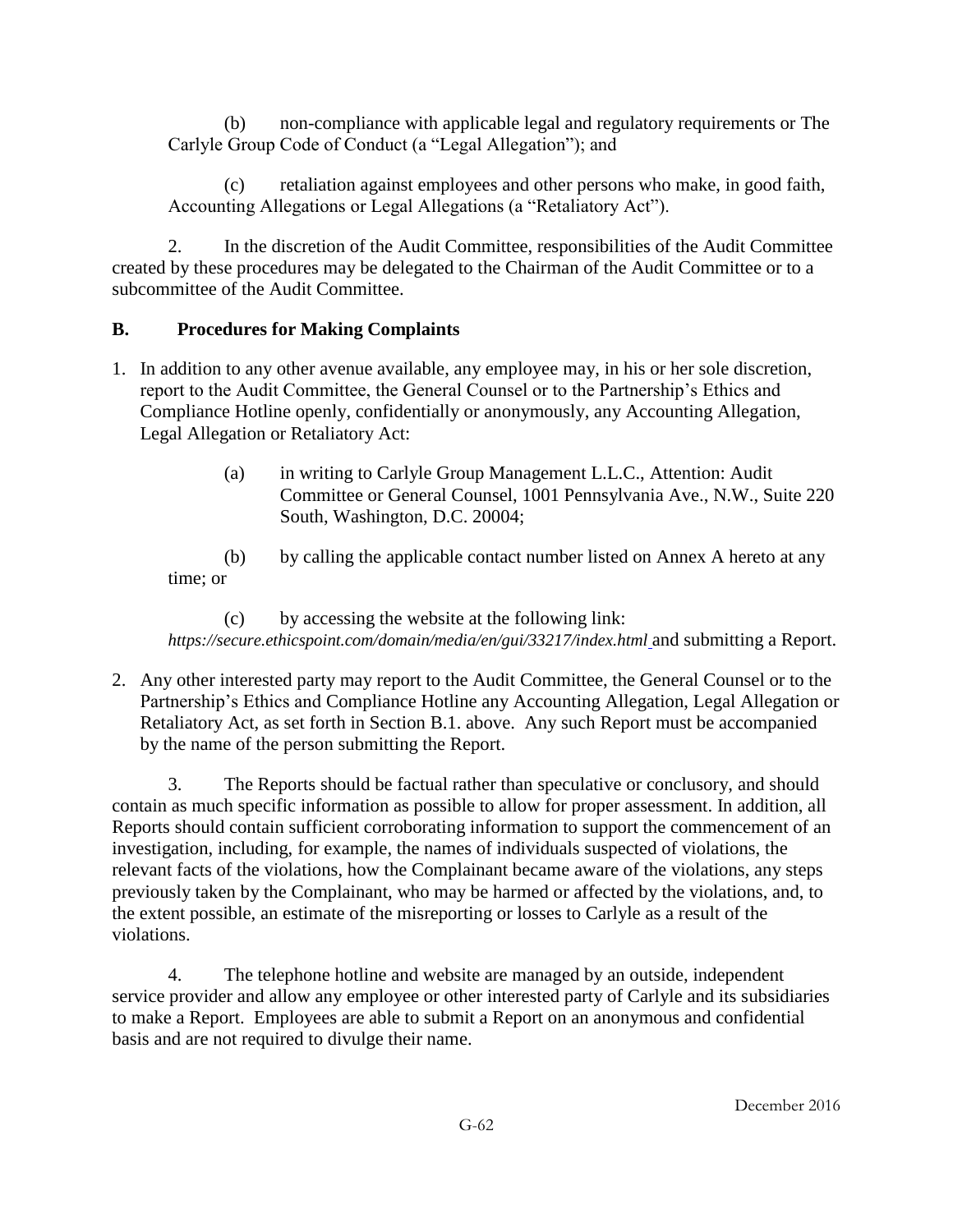## **C. Treatment of Reports Received by the General Counsel**

1. All Reports sent to the General Counsel must promptly undergo an initial review by the General Counsel, who must:

(a) promptly forward to the Audit Committee any Report involving Carlyle's senior management or alleging an actual or potential misreporting or loss to Carlyle that could have a material adverse effect on Carlyle's reputation or financial statements; and

(b) promptly determine whether to commence an investigation of all other Reports:

- i. The General Counsel may, in his reasonable discretion, determine not to commence an investigation if the Report contains only unspecified or broad allegations of wrongdoing without appropriate informational support or if the Report is not credible. This decision shall be reported to the Audit Committee at its next ordinary meeting and may, to the extent appropriate and possible, be made known to the Complainant who submitted the Report. The Audit Committee may, however, not accept this decision, in which case it will determine whether the Audit Committee or the General Counsel will investigate the Report, taking into account the factors described in paragraph D.1.b. below; and
- ii. If the General Counsel determines that an investigation must be conducted, he will promptly commence the investigation. The General Counsel will also promptly investigate other Reports as requested in writing by the Audit Committee. The General Counsel shall report the findings of the investigations conducted pursuant to this Section to the Audit Committee in accordance with Section C.3 below.

2. The General Counsel may consult with any member of management who is not the subject of the Accounting Allegation, Legal Allegation or Retaliatory Act included in the Report and who may have appropriate expertise to provide assistance in connection with the investigation of the Report. The General Counsel may also engage independent accountants, counsel or other experts to assist in the investigation of Reports and the analysis of results.

3. The General Counsel shall, at every Audit Committee's ordinary meeting, present a summary of all the Reports received by, or forwarded to, him (including those Reports that he decided not to investigate) and all the material developments, findings and conclusions of investigations since the previous meeting. The Audit Committee may or may not accept such findings and conclusions. The General Counsel shall provide such additional information regarding any Report or investigation as may be requested by the Audit Committee.

# **D. Treatment of Reports Received by, or Forwarded to, the Audit Committee**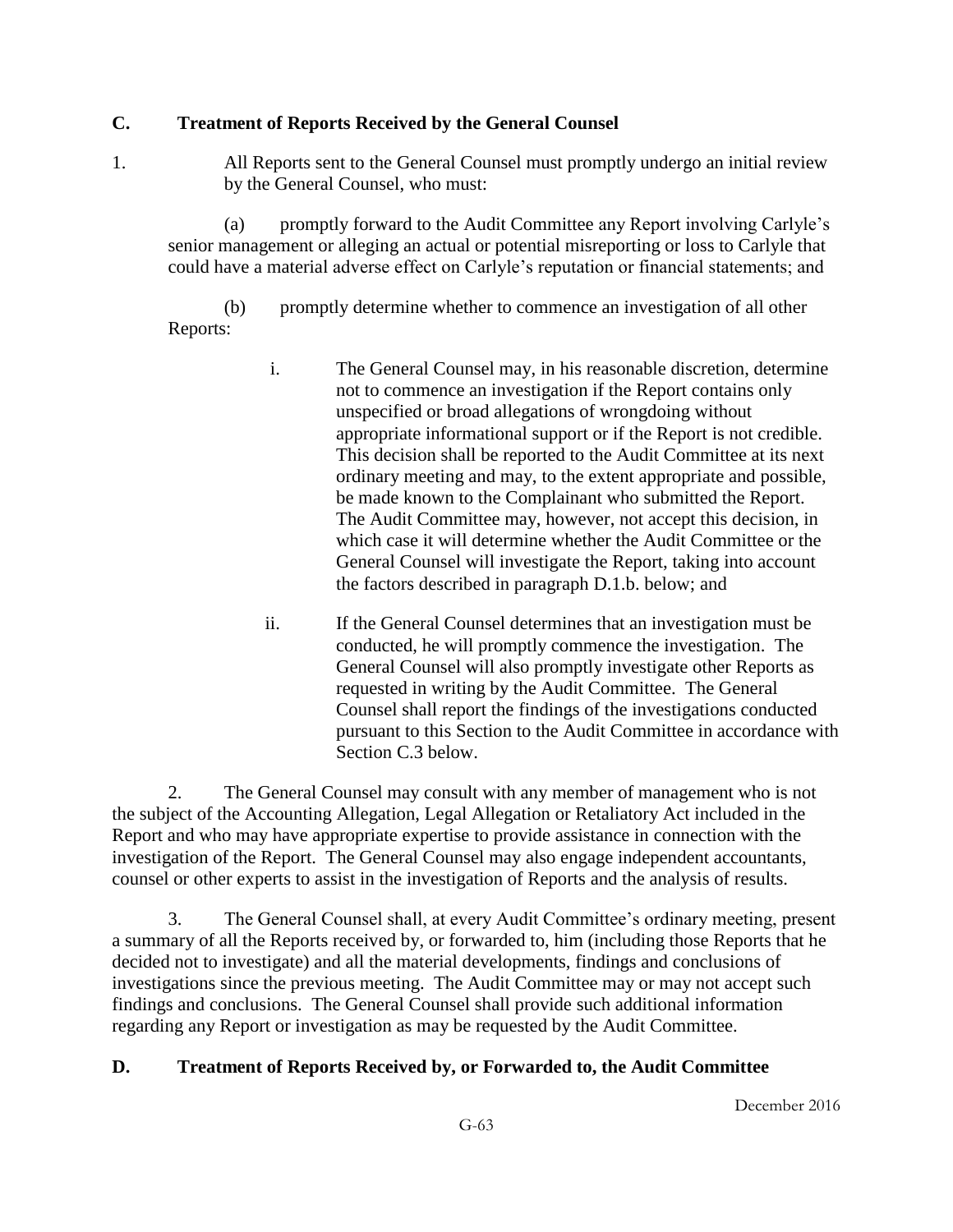- 1. All Reports received directly by the Audit Committee or received pursuant to the procedures in Section C.1.a. above must promptly undergo a review by the Audit Committee:
	- a. The Audit Committee may, in its reasonable discretion, determine not to commence an investigation if a Report contains only unspecified or broad allegations of wrongdoing without appropriate informational support or the Report is not credible. This decision may, to the extent appropriate and possible, be made known to the Complainant who submitted the Report.
	- b. If the Audit Committee determines that an investigation should be conducted, the Audit Committee shall determine whether the Audit Committee, the General Counsel, Internal Audit or another member of management should investigate the Report, taking into account, among other factors that are appropriate under the circumstances, the following:
		- i. Who is the alleged wrongdoer? If an executive officer, senior financial officer or other member of senior management is alleged to have engaged in wrongdoing, that factor alone may militate in favor of the Audit Committee conducting the investigation.
		- ii. How material is the alleged misreporting or loss? The more material the alleged misreporting or loss to Carlyle, the more appropriate it may be that the Audit Committee should conduct the investigation.
		- iii. How serious is the alleged wrongdoing? The more serious the alleged wrongdoing, the more appropriate it may be that the Audit Committee should undertake the investigation. If the alleged wrongdoing would constitute a crime involving the integrity of the financial statements of Carlyle or would have a material adverse effect on Carlyle's reputation or financial statements, that factor may militate in favor of the Audit Committee conducting the investigation.
		- iv. How credible is the allegation of wrongdoing? The more credible the allegation, the more appropriate that the Audit Committee should undertake the investigation. In assessing credibility, the Audit Committee should consider all facts surrounding the allegation.

2. If the Audit Committee determines that the General Counsel, Internal Audit or another member of management should investigate the Report, the Audit Committee will notify the General Counsel, the Head of Internal Audit or such member of management, as the case may be, in writing of that conclusion. The General Counsel or such member of management, as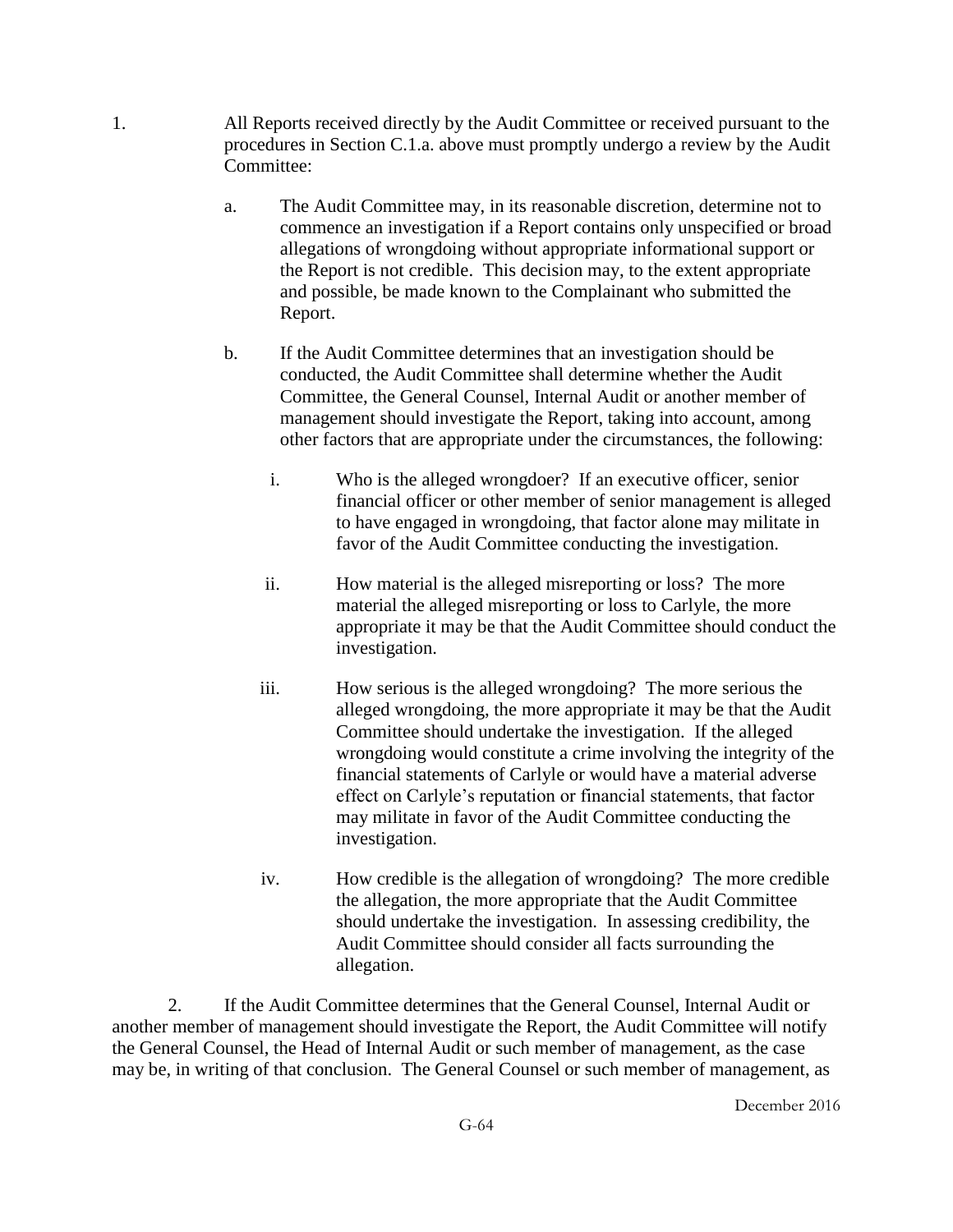the case may be, shall thereafter promptly investigate the Report and shall report the results of the investigation to the Audit Committee in accordance with Section C.3 above. In the other cases, the Audit Committee shall promptly investigate the Report.

3. The Audit Committee may consult with any member of management who is not the subject of the Accounting Allegation, Legal Allegation or Retaliatory Act included in the Report and who may have appropriate expertise to provide assistance. The Audit Committee may also engage independent accountants, counsel or other experts to assist in the investigation of Reports and the analysis of results. Notwithstanding any other provision in this policy, the Audit Committee may determine at any time that any investigation being conducted by the General Counsel shall instead be conducted by the Audit Committee or another member of management, in which chase it shall engage external legal counsel as appropriate

# **E. Results of Investigation**

1. Upon completion of the investigation of a Report:

- a. the Audit Committee, the General Counsel or such other member of management, as the case may be, will take such prompt and appropriate corrective action, if any, as in its or his or her judgment is deemed warranted; and
- b. the telephone hotline service provider, the Audit Committee or the General Counsel, as the case may be, may contact, to the extent appropriate and possible, each Complainant who files a Report to inform him or her of the results of the investigation and what, if any, corrective action was taken.

2. Where alleged facts disclosed pursuant to this policy are not substantiated, the conclusions of the investigation may, to the extent appropriate and possible, be made known to the Complainant who made the Report.

3. No action will be taken against any Complainant who makes a Report in good faith, even if the facts alleged are not confirmed by subsequent investigation. However, if, after investigation, a Report is found to be without substance and to have been made for malicious or frivolous reasons, the employees who made the Report could be subject to disciplinary action, up to, and including, termination of employment.

# **F. Communication to Employees and Other Interested Parties**

The Partnership must disclose to Carlyle employees in The Carlyle Group Code of Conduct, which is applicable to the Partnership, that employees may, in their discretion, report to the Audit Committee or General Counsel, openly, confidentially or anonymously, an Accounting Allegation, Legal Allegation or Retaliatory Act in the manner set forth in Sections B.1. and B.3 above. The Partnership must disclose on Carlyle's internet web site that interested parties may report to the Audit Committee or General Counsel an Accounting Allegation, Legal Allegation or Retaliatory Act in the manner set forth in Sections B.2. and B.3 above.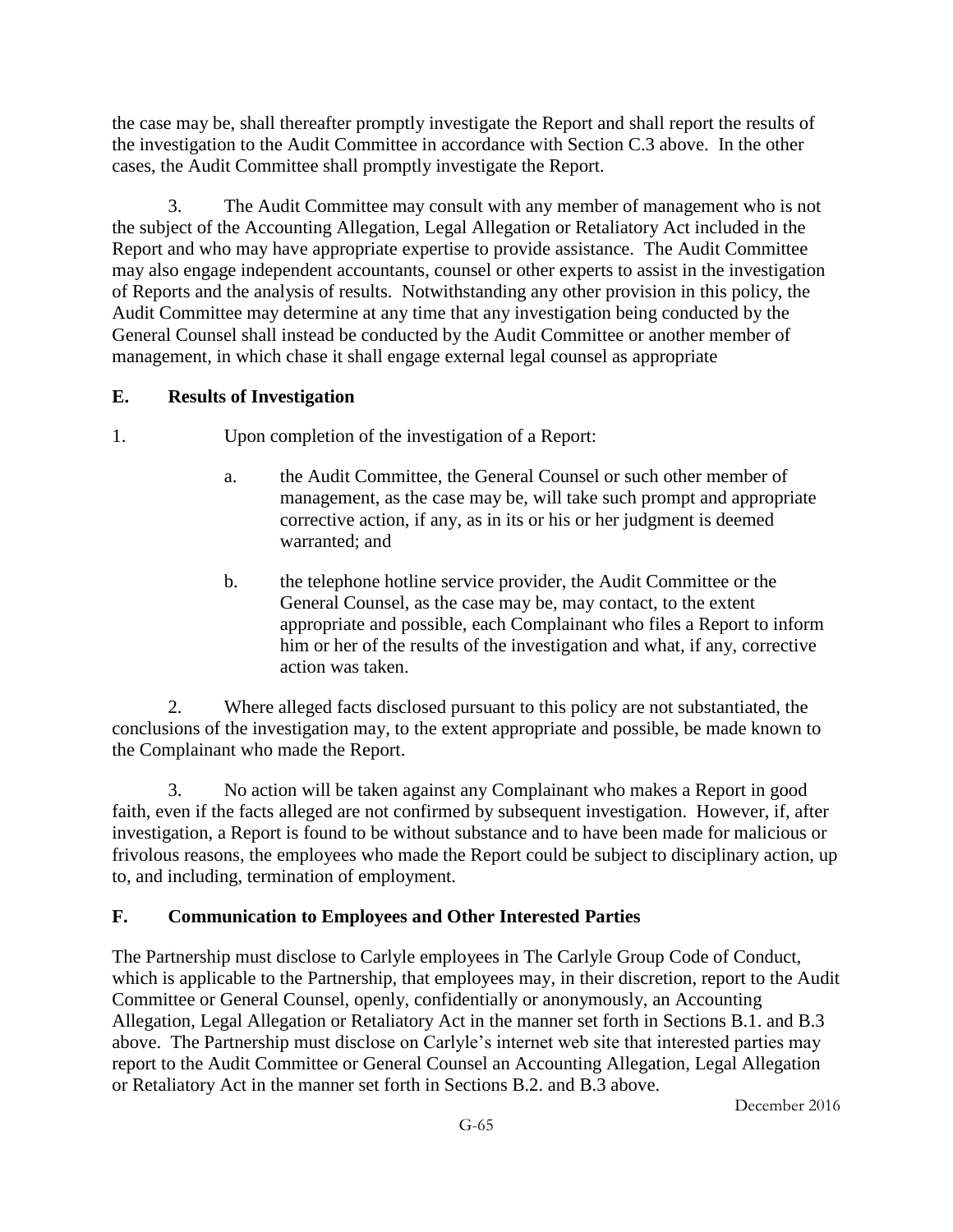## **G. Protection of Whistleblowers**

1. Neither the Partnership, the Audit Committee nor any director, officer or employee of the Partnership will discharge, demote, suspend, threaten, harass or in any manner discriminate or retaliate, directly or indirectly, against any person who, in good faith, makes a Report or otherwise assists the Audit Committee, management or any other person or group, including any governmental, regulatory or law enforcement body, in investigating a Report.

2. Unless necessary to conduct an adequate investigation or compelled by judicial or other legal process, neither the Partnership, the Audit Committee nor any director, officer or employee of the Partnership shall (i) reveal the identity of any employee who makes a Report and asks that his or her identity remain confidential, or (ii) make any effort, or tolerate any effort made by any other person or group, to ascertain the identity of any employee who makes a Report anonymously.

3. No provision will prohibit or restrict an employee of Carlyle from reporting possible violations of law or other whistleblower information to a government regulator or governmental agency. Carlyle's consent is not required for such disclosure to a regulator or governmental agency and notice to Carlyle is not required in the case of such whistleblower disclosure to a government regulator or government agency. However, notwithstanding the foregoing, Carlyle does not authorize the waiver of the attorney-client privilege or work product protection or any other privilege or protection belonging to Carlyle or the disclosure of information covered by attorney-client privilege, attorney work product or any other privilege or protection belonging to Carlyle.

## **H. Records**

The Office of the General Counsel shall maintain a log of all records relating to any Reports of an Accounting Allegation, Legal Allegation or Retaliatory Act of which the General Counsel becomes aware, tracking their receipt, investigation and resolution and the response to the person making the Report, if any. The Partnership shall retain copies of the reports and the log for a period of seven years.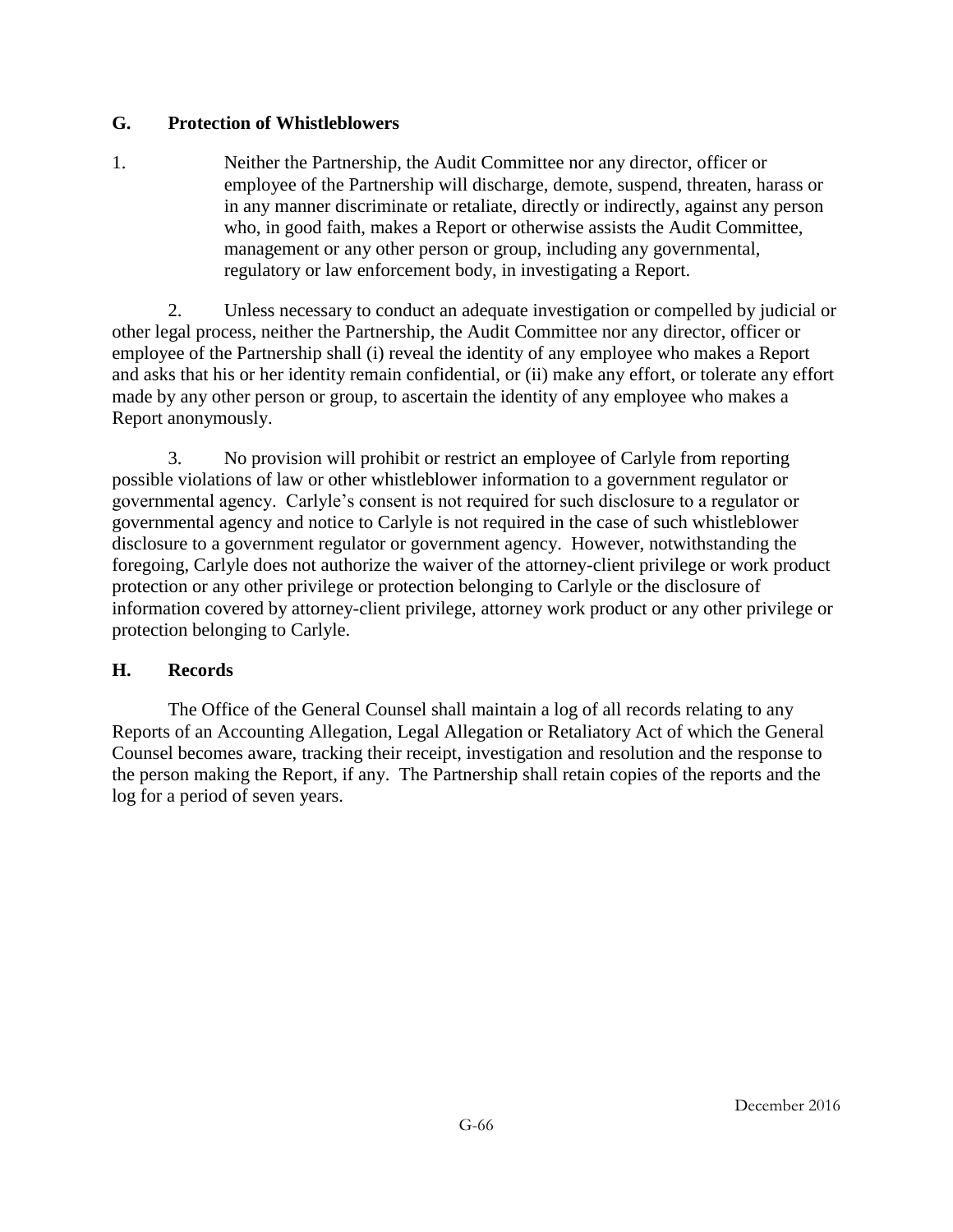# **Ethics and Compliance Hotline Contact Numbers**

| <b>Country</b>   | <b>Telephone Number</b>                                    |
|------------------|------------------------------------------------------------|
| Australia        | 1-800-339276                                               |
| <b>Brazil</b>    | 0800-8911667                                               |
| Canada           | 855-346-5045                                               |
| China (Southern) | 10-800-120-1239                                            |
| France           | 0800-902500                                                |
| Germany          | 0800-1016582                                               |
| Hong Kong        | 800-964214                                                 |
| India            | 000-800-100-1071                                           |
| Indonesia        | 001-801-10; after prompt enter 855-346-5045                |
| Italy            | 800-786907                                                 |
| Ireland          | 00-800-222-55288 (UIFN)                                    |
|                  | 0-800-89-0011 (Northern)                                   |
|                  | 1-800-550-000 (Ireland)                                    |
|                  | For each number above; after prompt enter 855-346-<br>5045 |
| Japan            | 00531-121520                                               |
| Korea            | 00798-14-800-6599                                          |
| Luxembourg       | 800-2-1157                                                 |
| Netherlands      | 800-0226174                                                |
| Nigeria          | 503-597-4308                                               |